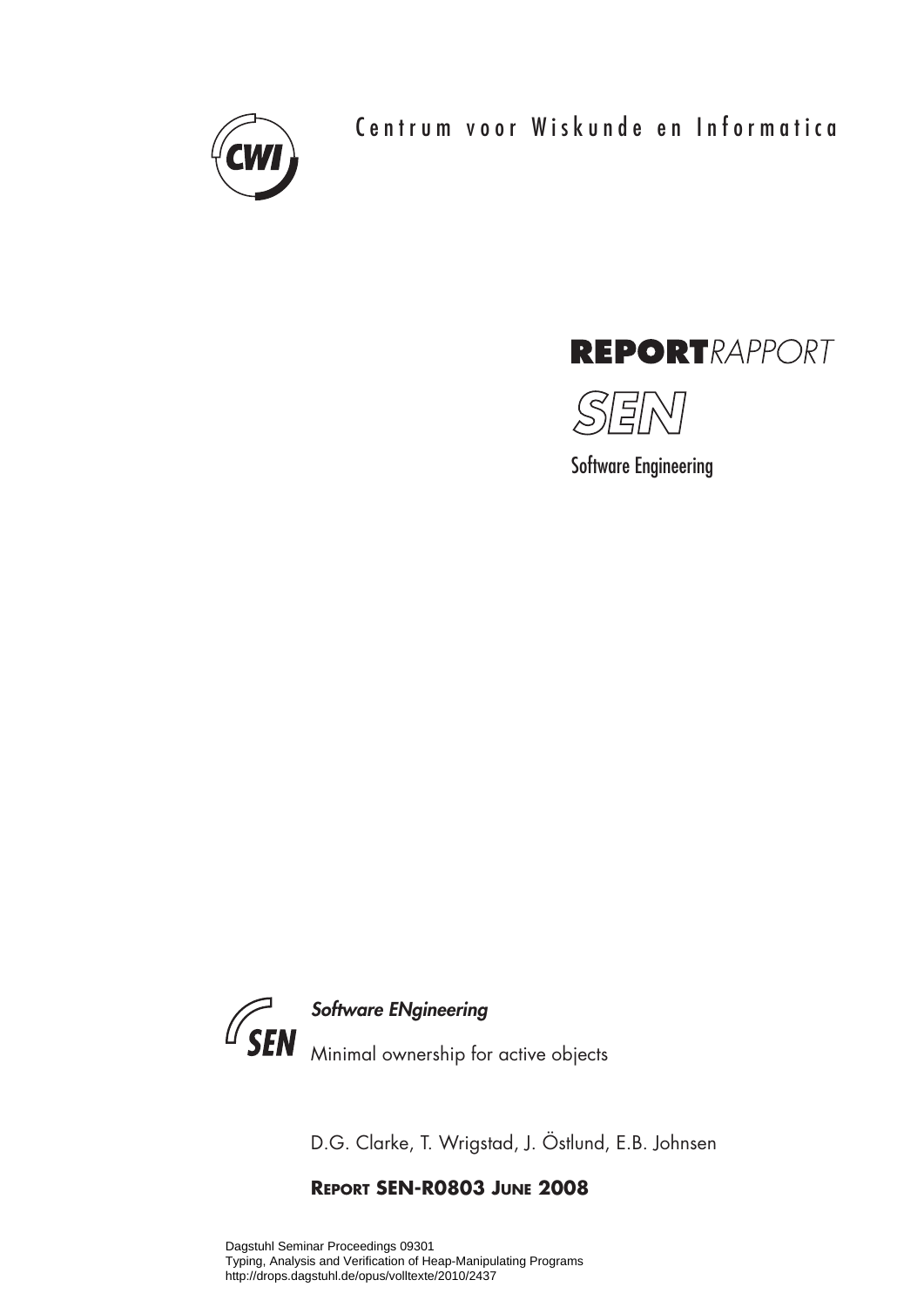Centrum voor Wiskunde en Informatica (CWI) is the national research institute for Mathematics and Computer Science. It is sponsored by the Netherlands Organisation for Scientific Research (NWO). CWI is a founding member of ERCIM, the European Research Consortium for Informatics and Mathematics.

CWI's research has a theme-oriented structure and is grouped into four clusters. Listed below are the names of the clusters and in parentheses their acronyms.

Probability, Networks and Algorithms (PNA)

## Software Engineering (SEN)

Modelling, Analysis and Simulation (MAS)

Information Systems (INS)

Copyright © 2008, Stichting Centrum voor Wiskunde en Informatica P.O. Box 94079, 1090 GB Amsterdam (NL) Kruislaan 413, 1098 SJ Amsterdam (NL) Telephone +31 20 592 9333 Telefax +31 20 592 4199

ISSN 1386-369X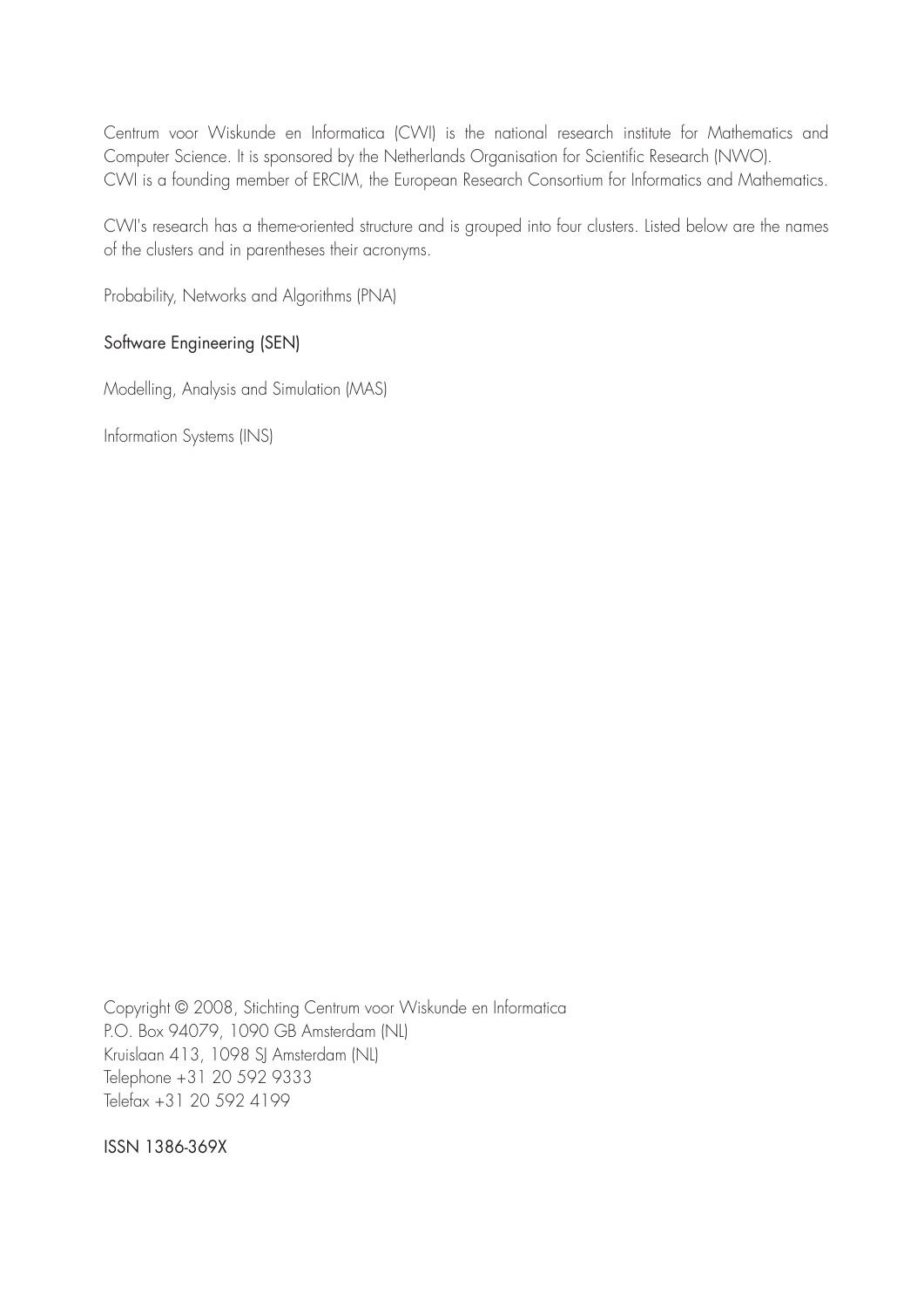# Minimal ownership for active objects

#### ABSTRACT

Active objects offer a structured approach to concurrency, encapsulating both unshared state and a thread of control. For efficient data transfer, data should be passed by reference whenever possible, but this introduces aliasing and undermines the validity of the active objects. This paper proposes a minimal variant of ownership types that preserves the required race freedom invariant yet enables data transfer by reference between active objects (that is, without copying) in many cases, and a cheap clone operation where copying is necessary. Our approach is general and should be adaptable to several existing active object systems.

*2000 Mathematics Subject Classification:* none *1998 ACM Computing Classification System:* D1.3, D3.3 *Keywords and Phrases:* ownership types; active objects; data races *Note*: This work was carried out under project SEN3 EU-FP6 CREDO.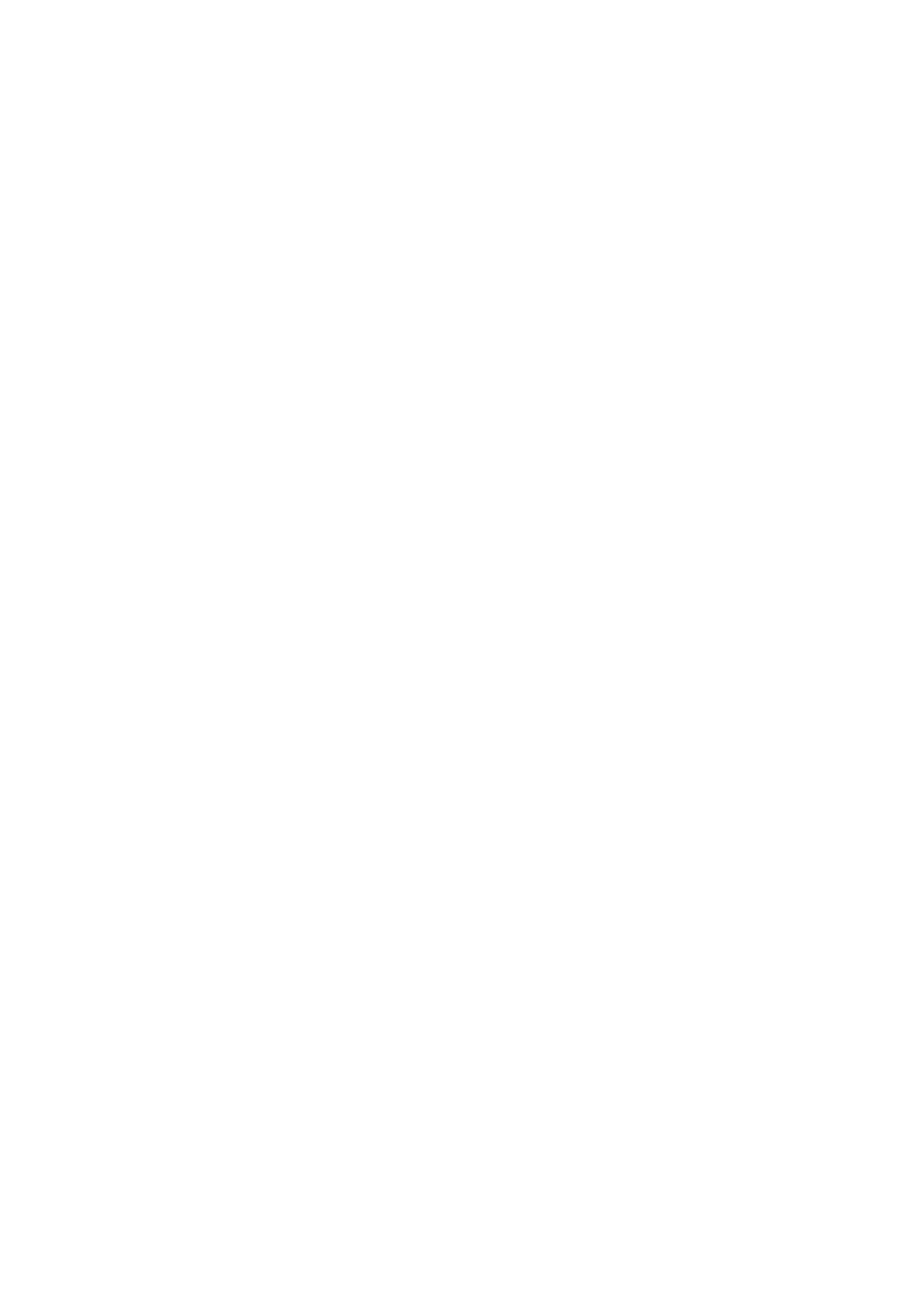## Minimal Ownership for Active Objects<sup>\*</sup>

Dave Clarke<sup>1</sup>, Tobias Wrigstad<sup>2</sup>, Johan Östlund<sup>2</sup>, and Einar Broch Johnsen<sup>3</sup>

<sup>1</sup>CWI, Amsterdam, The Netherlands <sup>2</sup>Purdue University, USA <sup>3</sup>University of Oslo, Norway

Abstract Active objects offer a structured approach to concurrency, encapsulating both unshared state and a thread of control. For efficient data transfer, data should be passed by reference whenever possible, but this introduces aliasing and undermines the validity of the active objects. This paper proposes a minimal variant of ownership types that preserves the required race freedom invariant yet enables data transfer by reference between active objects (that is, without copying) in many cases, and a cheap clone operation where copying is necessary. Our approach is general and should be adaptable to several existing active object systems.

## 1 Introduction

Active objects have been proposed as an approach to concurrency that gels naturally with object-oriented programming [1,43,70]. They are used for concurrency in, for example, Symbian OS [50], though threads are also allowed. Active objects encapsulate not only their state and methods, but also a single (active) thread of control. Additional mechanisms, such as asynchronous method calls and futures, reduce the temporal coupling between the caller and callee of a method. Together, these mechanisms make a large degree of potential concurrency exploitable for deployment on multi-core or distributed architectures.

Internal data structures of active objects, used to store or transfer local data, do not need independent threads of control. In contrast to the active objects, these passive objects resemble ordinary (Java) objects. An immediate benefit of distinguishing active and passive objects is that all the concurrency control is handled by the active objects, and locking (via synchronised methods) becomes redundant in the passive objects. This significantly simplifies programming and enables the (re-)use of standard collection APIs without additional concurrency considerations.

Unfortunately, introducing passive objects into the model gives rise to aliasing problems. Objects belonging to the state of one active object could be passed to another active object, enabling concurrent modification and/or observation of changes to the passive data objects via aliases. Specifically, two 'threads' can access the same passive data; if at least one thread modifies the data, then different access orders may produce different results. Unless passive objects have

<sup>?</sup> This work is in the context of the EU project IST-33826 CREDO: Modeling and analysis of evolutionary structures for distributed services (http://credo.cwi.nl).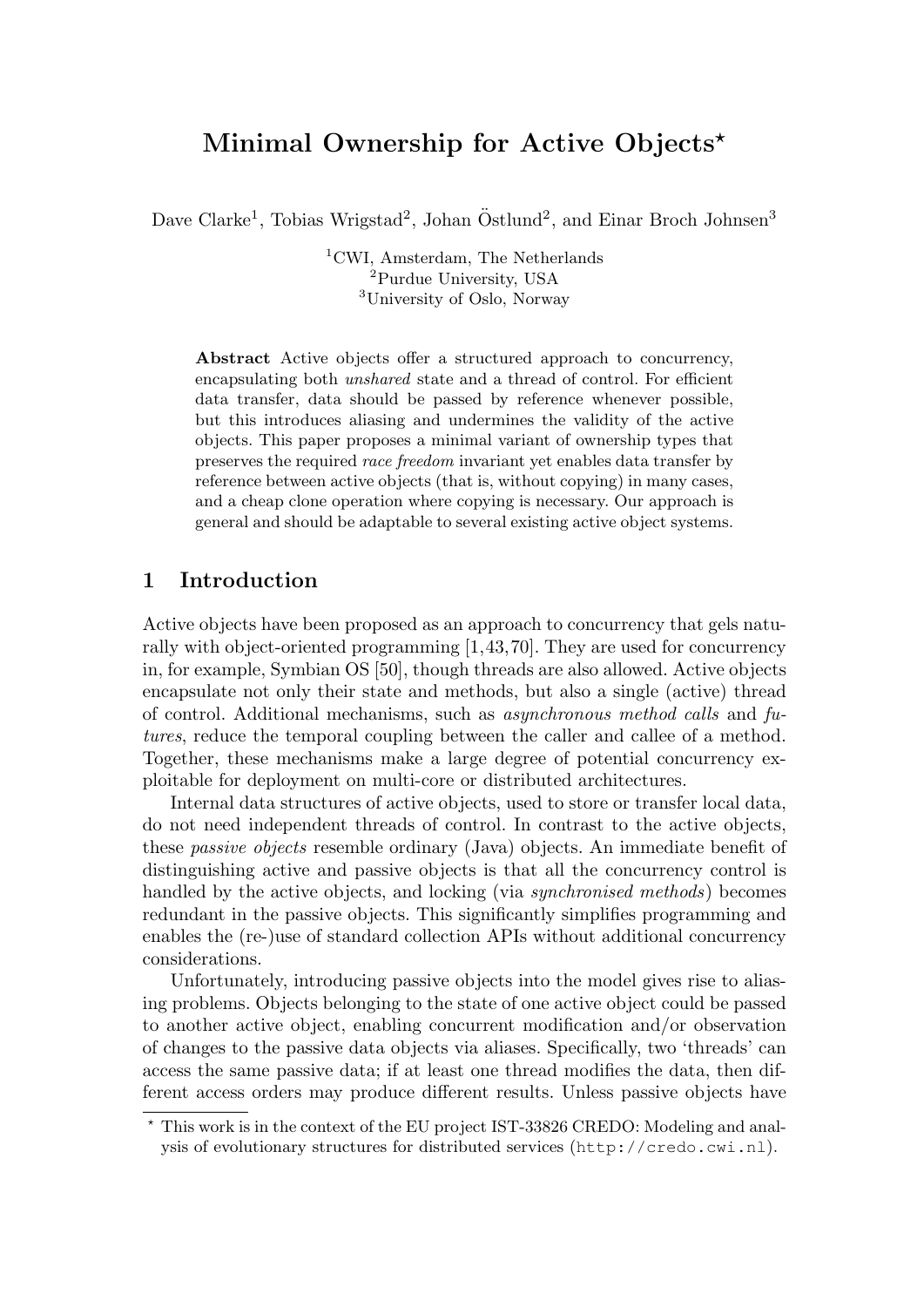locks (which is what the active objects model tries to avoid), concurrent access could occur at arbitrary points in the code. Thus, we are immediately recast into the setting of unconstrained shared variable concurrency. This problem can be addressed several ways:

- immutable data only Active objects are mutable, but field values belong to immutable data types; e.g., integers or booleans, immutable objects such as Java-style strings or XML, or Erlang- and Haskell-style datatypes [5, 41].
- cloning Locally, active objects can arbitrarily access passive objects, but when data is passed between active objects, the data must be deeply cloned. This approach is taken for distributed active objects (e.g., [7, 17]).
- unique references Only one reference to any passive object allowed at any time. Passive objects can be safely transferred between active objects.

However, none of these approaches is entirely satisfactory.

Emerald [38, 60] partly addresses this problem using the first approach. Objects can be declared immutable to simplify sharing and for compiler optimisation, but immutability is an unchecked annotation which may be violated. Immutability is optional, as adopting pure immutability means that programs cannot be implemented in an imperative object-oriented style.

ProActive [7] uses the second approach and copies all message parameters. The programmer gets a simple and straightforward programming model, but the overhead may be massive in message-intensive applications.

Last, using uniqueness requires a radical change in programming style and may result in fragile code in situations not easily modelled without aliasing.

Contributions This paper investigates the application of ownership types in the context of active object-based concurrency. We develop a type system that statically identifies the boundaries of active objects and hence the opportunities for reference semantics instead of copying semantics in method calls. Our ownership types system requires very few annotations and seems practical to integrate with systems like SCOOP [48] and ProActive [7].

Concurrency is often mentioned as a natural albeit under-investigated application area for ownership types. In previous work, we combined ownership types with effects to facilitate reasoning about disjointness [19] and with uniqueness for ownership transfer [22]. Recently, we coalesced these to realise flexible forms of immutability and read-only references [58]. In this paper we tune these systems to the active objects concurrent setting, and extend the resulting system with the *arg* reference mode from Flexible Alias Protection [56]. Furthermore, our specific choices for ownership defaulting make the proposed language design very concise in terms of additional type annotations. This paper's main contributions are:

Type System A synthesised minimal type system with little syntactic overhead that identifies active object boundaries. This type system enables static checking and automatic inference of safe practices that programmers today must do manually (framework permitting), such as: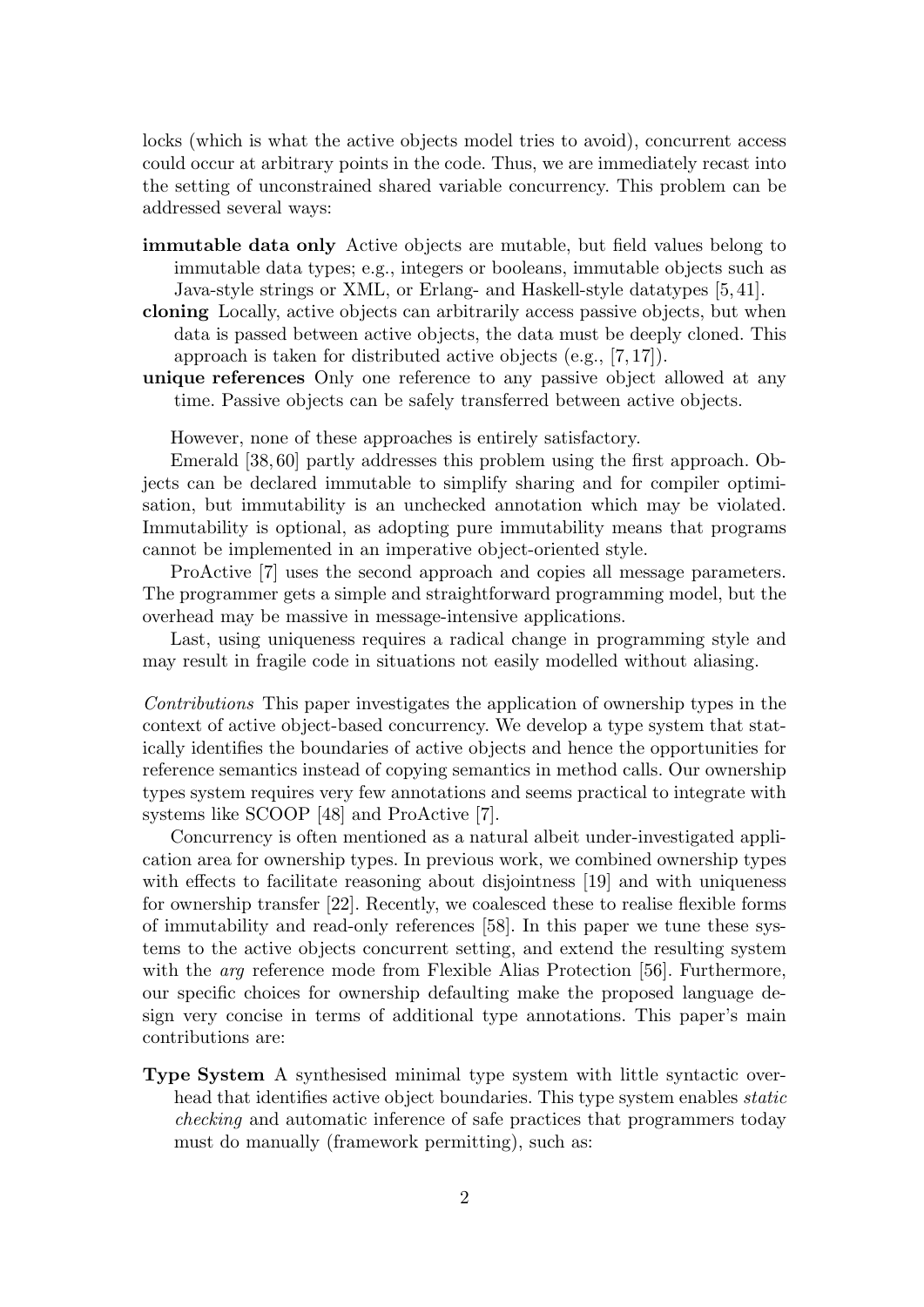- Replace deep copying with reference passing for immutable (parts of) objects, or objects which are invalidated at the source (unique references).
- Replace remote references by copying for immutable (parts of) objects for more efficient local access in a distributed setting.
- Generality Our results apply to any active object or actor based concurrency model. Active object systems such as ProActive [7], Emerald [38, 60], and Scoop [48] use unchecked immutability or active annotations. Integrating our type system with these approaches for static checking seems straightforward.

Organisation Section 2 surveys the alias control mechanisms on which we build our proposal. Section 3 further details the problem we address and Section 4 presents our solution to it. Section 5 formalises our proposal in the language Joëlle, and shows its type system. Section 6 presents Joëlle's dynamic semantics and meta-theory. Section 7 compares our work with related work, and Section 8 concludes.

## 2 Ownership and Other Alias Control Mechanisms

This section surveys the alias control mechanisms used in this paper. These mechanisms address the problem of reasoning about shared mutable state [36, 56], which is problematic as a shared object's state can change unexpectedly, potentially violating a sharer's invariants or a client's expectations. There are three main approaches to this problem:

- **ownership:** encapsulate all references to an object within some  $box$ ; such as another object, a stack frame, a thread, a package, a class, or an active object [3, 4, 10, 12, 18, 23, 35, 52, 56].
- uniqueness: eliminate sharing so that there is only one active reference to an object [3, 10, 13, 22, 35, 49].
- immutability: eliminate or restrict mutability so an object cannot change, or so that changes to it cannot be observed [9, 14, 56, 63, 66, 71].

## 2.1 Ownership

Ownership types [23] initially formalised the core of Flexible Alias Protection [56]; variants have later been devised for a range of applications [3,10,12,18,23,52,56]. In general, object graphs form an unstructured "soup" of objects. Ownership types impose structure on these graphs by first putting objects into boxes [27], then imposing a topology [2,18] on the boxes, and finally restricting the way objects in different boxes can access each other, either prohibiting certain references or limiting how the references can be used [51, 52].

Ownership types record the box in which an object resides, called the owner, in the object's type. The type system syntactically ensures that fields and methods with types containing the name of a private box are encapsulated (thus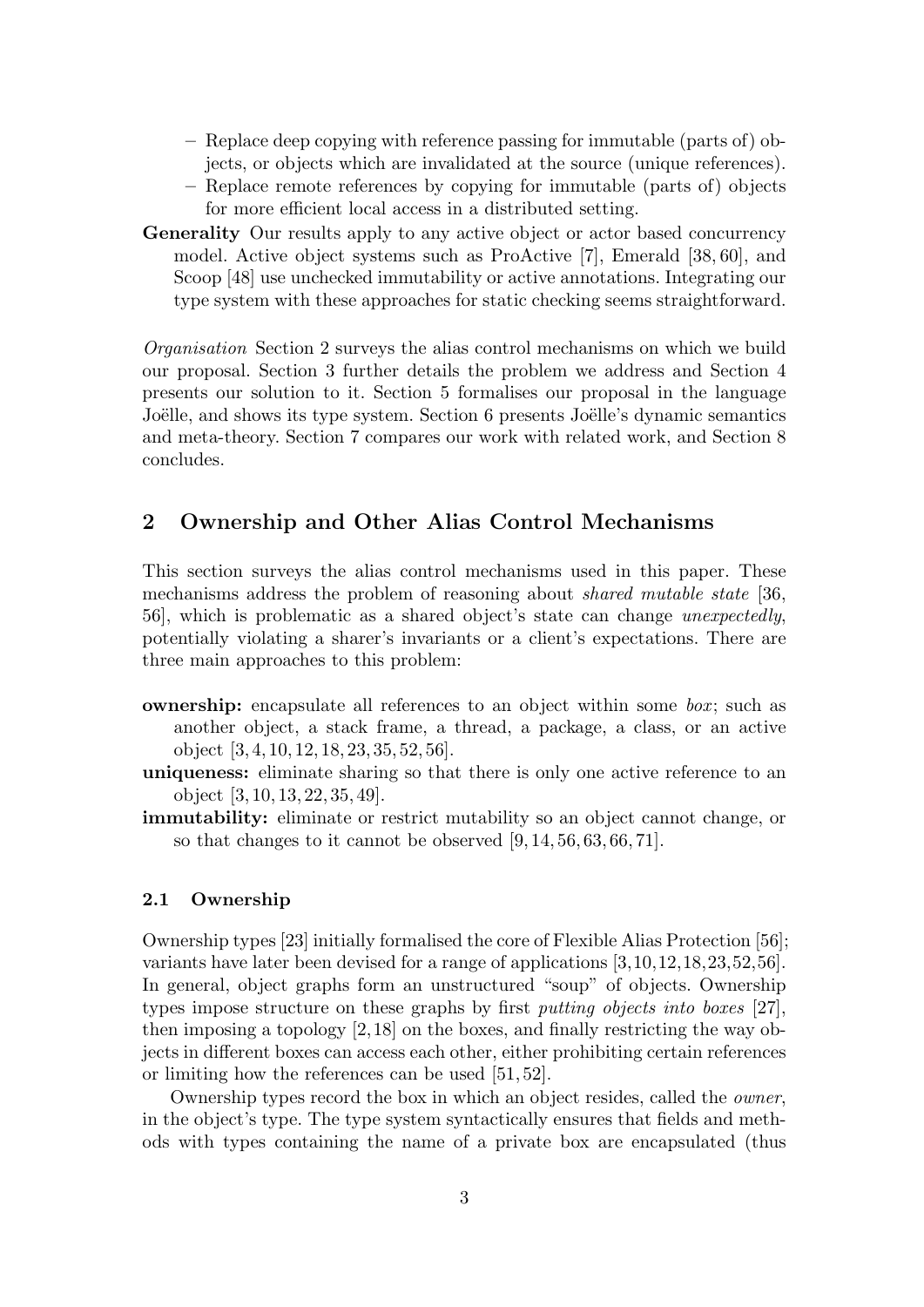only accessible by this). This encapsulation ensures that the contents of private boxes cannot be exported outside their owner. For this to work, the owner information must be retained in the type. Consider the following code fragment:<sup>1</sup>

```
class Engine {}
class Car { this::Engine e; }
```
In class Car, the owner of the Engine object is this, which indicates that the object in the field  $\epsilon$  is owned by the current instance of  $Car$  (or, in other words, that every car has its own engine). The type system ensures that the field e is accessible only by this, the owning object.

Ownership types enforce a constraint on the structure of object graphs called owners-as-dominators. This property ensures that access to an object's internal state goes through the object's interface: the only way for a client of a Car object to manipulate the Car's Engine is via some method exposed in the Car's public interface. Some ownership types proposals [2, 3, 11, 52] weaken this property.

All classes, such as Engine above, have an implicit parameter owner which refers to the owner of each instance of the class. Thus, arbitrary and extensible linked data structures may be encapsulated in an object. Contrast this with Eiffel's expanded types [47] and  $C++$ 's value objects [65], which enable an object to be encapsulated in another object, but require a fixed sized object. In the following class

**class** Link { **owner**::Link next; **int** data; }

the next object has the same owner as the present object. This is a common idiom, and we call such objects siblings. (The Universes system [52] uses the keyword peer instead of owner.)

#### 2.2 External Uniqueness

Object sharing can be avoided using unique or linear references [3, 10, 13, 22, 35, 49]: at any point in the execution of a program, only one accessible reference to an object exists. Clarke and Wrigstad introduced the notion of external uniqueness [22,68] which gels nicely with ownership types and permits unique references to aggregate objects that are inherently aliased, such as circularly linked lists. In external uniqueness, unique references must be (temporarily) made non-unique to access or call methods on fields. The single external reference is thus the only active reference making the aggregate effectively unique. External uniqueness enables ownership transfer in ownership types systems.

External uniqueness is effectively equivalent to introducing an owner for the field or variable holding a reference into the data structure, such that the only occurrence of that owner is in the type of the field or variable. In the code below, first holds the only pointer to the (sibling) link objects.

**class** List { **unique**::Link first; }

External uniqueness can be maintained by destructive reads, or techniques such as Alias Burying [13].

<sup>&</sup>lt;sup>1</sup> In this section, code uses syntax from Joe-like languages [19, 22, 58].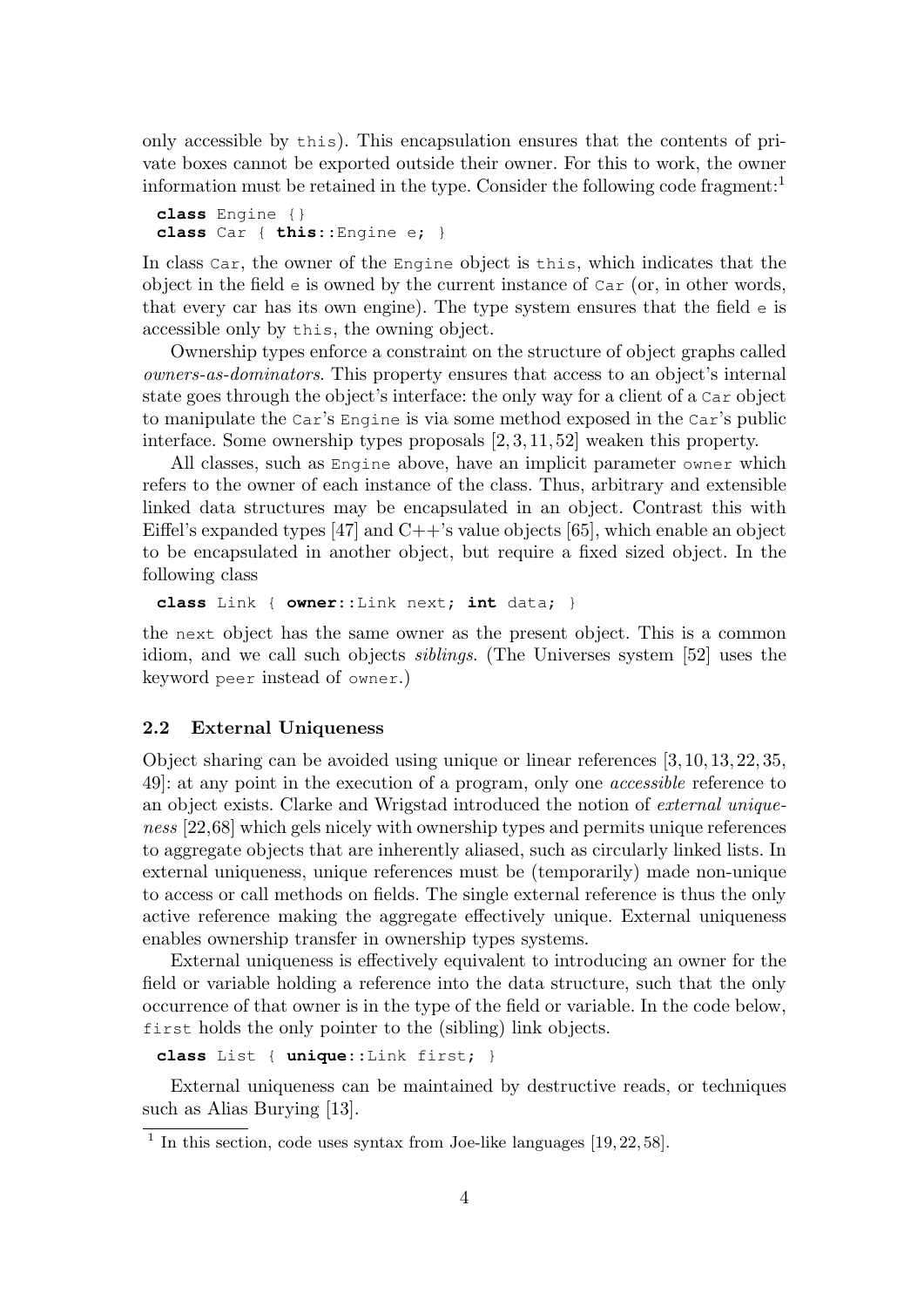#### 2.3 Immutability and 'Safe' Methods

Immutable objects can never change after they are created. An *immutable ref*erence prevents the holder from calling methods that mutate the target object. Furthermore, references to representation objects returned from a method call via an immutable reference are also immutable—or immutability would be lost. Observational exposure [14] occurs when an immutable reference can be used to observe changes to an object, which is possible if non-immutable aliases exist to the object or its representation. Fortunately, strong encapsulation, uniqueness, and read-only methods make the (staged) creation of "truly immutable" objects straightforward [58]. This is similar to Fähndrich and Xia's recently proposed Delayed Types [28].

In Flexible Alias Protection [56], 'arg' or safe references (our preferred terminology) to an object may only access immutable parts of the object; i.e., the parts which do not change after initialisation. Thus, clients accessing an object via a safe reference can only depend on the object's immutable state, which is safe as it cannot change unexpectedly. Safe references can refer to any object, even one which is being mutated by a different active object, without any risk for observational exposure.

#### 2.4 Owner-Polymorphic Methods

Owner-polymorphism is crucial for code reuse and flexibility in the ownership types setting [18,68]. Owner-polymorphic methods are parametrised with owners to give the receiver temporary permission to reference an argument object. For example, the following method accepts an owner parameter foo in order to enable a list owned by any other object to be passed as an argument:

```
<foo> int sum(foo::List values) { ... }
```
Clarke [18] established that owner-polymorphic methods can express a notion of borrowing: an object may be passed to another object, which does not own it, without the latter being able to capture a reference to the former. (For further details, see [68].) Owner-polymorphic methods are reminiscent of regionpolymorphic procedures in Cyclone [32].

## 3 Active Objects and Data Sharing

Active objects interacting through asynchronous method calls (e.g., [17, 40, 48]) have been proposed as a concurrency model that gels better with object-oriented programming. Such active object proposals aim to hide much of the complexity of concurrent and distributed programming by using object-internal threads and single-thread-per-object invariants. Several slightly differently flavoured active objects systems exist for languages such as Java [7], Eiffel [16,53] and  $C_{++}$  [50].

The primary goal of this work is to design an ownership types system for active objects to control data races and data sharing while avoiding cloning where possible. We also want to provide a sensible default semantics for completely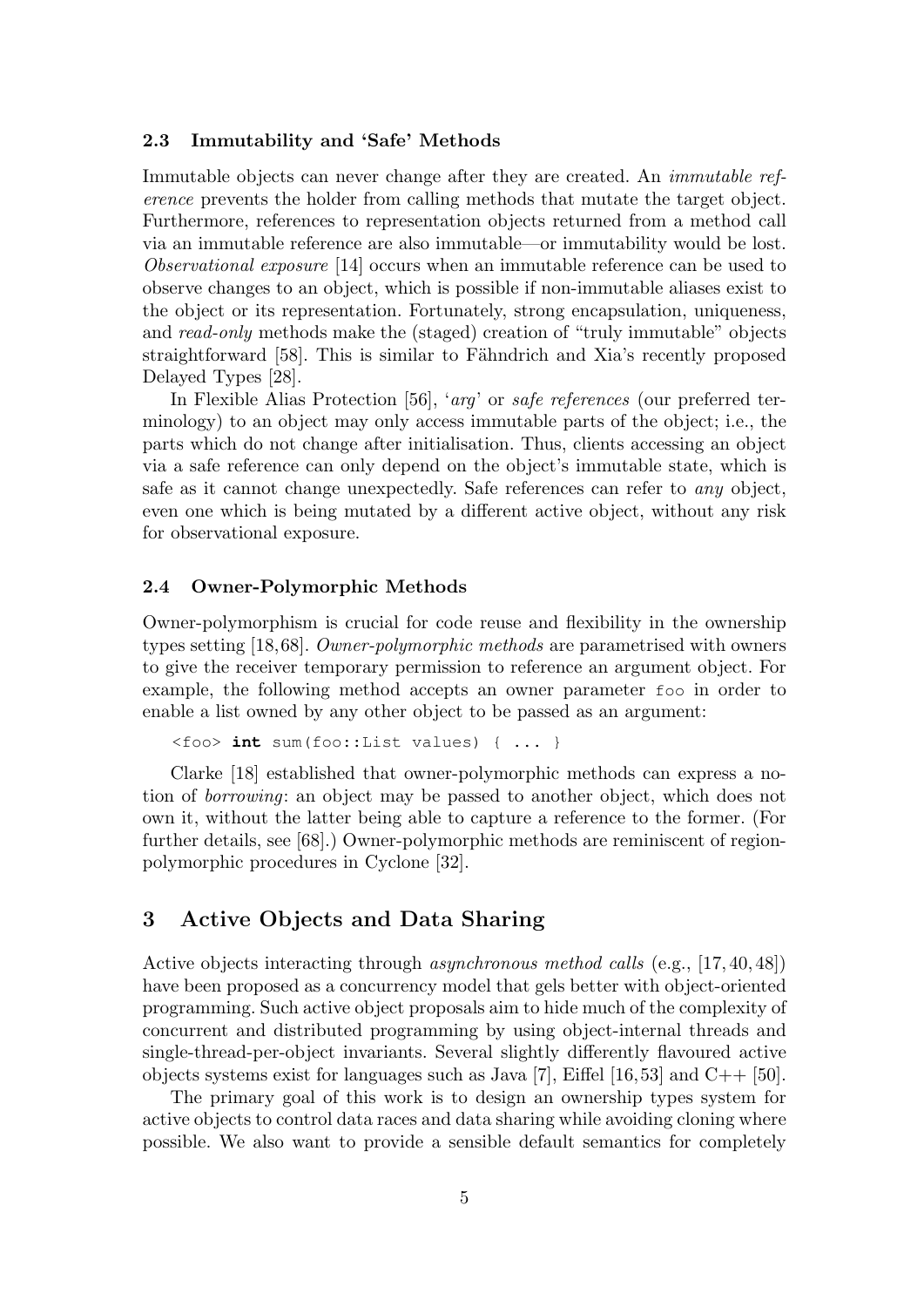unannotated classes to facilitate reuse of existing classes as passive objects in the setting of active objects.

#### 3.1 Motivating Controlled Data Sharing

In *Concurrent programming in Java* [44], Doug Lea writes:

To guarantee safety in a concurrent system, you must ensure that all objects accessible from multiple threads are either immutable or employ appropriate synchronization, and also must ensure that no other object ever becomes concurrently accessible by leaking out of its ownership domain.

The simple ways to guarantee the above are the first two we listed in Section 2: making everything immutable or use deep copying semantics. While efficient, the first is both severely restrictive and requires careful inspection of the code to determine that the messages are truly immutable. The second is easier to check, just check for clone operations on arguments, but has the downside of adding potentially massive copying overhead.

We argue that the most effective approach is the pragmatic combination: using ownership transfer or immutable objects where possible, and deep copying only when there is no other way. To enable this in a statically and modularly checkable fashion, we use a few extra annotations on interfaces of active object classes. We believe that inserting these extra annotations will be helpful for maintenance and possibly also refactoring. Most importantly, we believe that the static checking enabled by the annotations will save time, both programmer-time and run-time.

Back in the active object setting, assume that there are two active objects Client and Broker and let Client create a complex data structure Request, which Broker shall match with an Offer. If Request is cloned when passed from Client to Broker, two potential problems arise. Firstly, there is the cost of cloning it (and potentially the cost of passing it back via cloning). Secondly, the two copies of the request must be synchronised if changed concurrently. The situation becomes even worse for complex networks of active objects, leading to additional copying.

## 4 Active Ownership

This section describes our ownership types system for controlled data sharing in active objects. Our active objects model is shared with ProActive [7] (modulo minor things unimportant in this context), which is an implementation of ASP active objects [17] as a Java framework. Our system should however be relatively straightforward to adapt to, for example, SCOOP [48] or Emerald [38]. We phrase our contribution directly in terms of a Java-like language formalised on top of FJ [39] for generality and to simplify the presentation. To give a flavour for how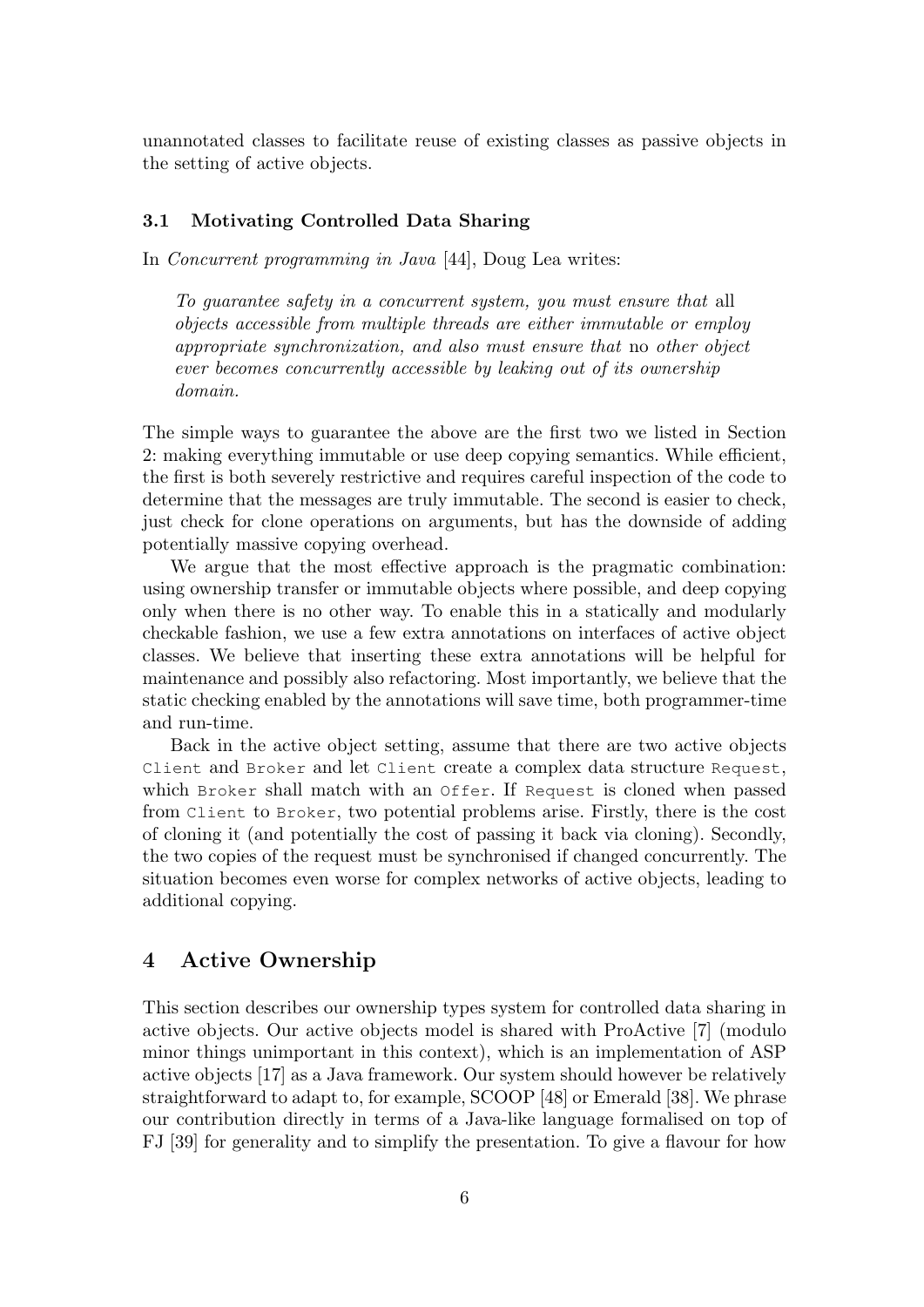

Figure 1. Active Ownership. Safe references are not depicted. Broker and Client are active objects from the code example in Figure 2.

unobtrusive the extension would be, code examples use annotations for owners to completely fit in the Java syntax, and we design default annotations to minimize the syntactic overhead.

Our alias control mechanisms uphold the invariant that no two 'threads' concurrently change or observe changes to an object, which is the invariant obtained by the deep copying of message arguments in ProActive (with minor exceptions unimportant to us here).

We now present the features of our type system and the constraints it imposes, along with justification for these constraints. The elements of our proposal are shown in Figure 1.

#### 4.1 Active and Passive Classes

Active and passive objects are instantiated from active and passive classes respectively. These are declared as follows:

- Active classes are annotated with a @active annotation and have an optional run method which is activated immediately after the active object is constructed.
- Passive classes are not annotated with @active. Thus, classes are passive by default; e.g., the classes in the Java libraries are all considered passive without annotating them.

Active objects primarily interact via asynchronous method calls. These are default for active objects and return a future. A future is a placeholder for a value which need not be currently available. For asynchronous calls, the future is the placeholder for the methods' actual return values. Thus, the caller need not wait for the call to complete. A future's value is accessed by the future's get method,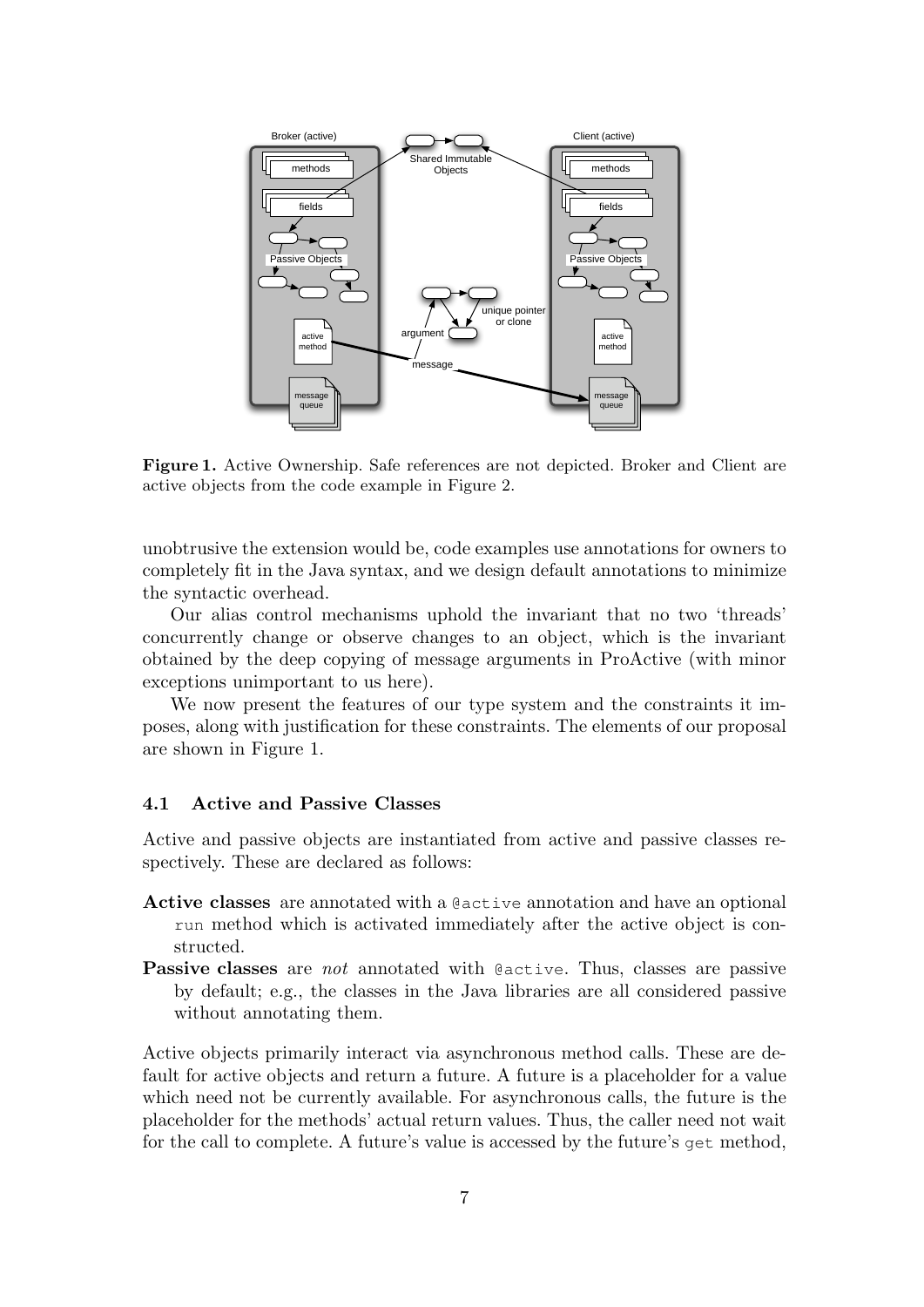```
@active class Client {
  void run() {
      Request rm = ...; // formulate Request
      @future Offer offer = myBroker!book(rm.clone());
      ... // evaluate offer
 offer.getProvider().accept(offer.clone());
   }
}
@active class Broker {
  void run() { ... } // go into reactive mode
   // book returns first Offer that responds to the request
  Offer book(Request request) { ... }
}
@active class Provider {
  void run() { ... } // go into reactive mode
  Offer query(Request request) { ... }
  boolean accept(Offer offer) { ... }
}
class Request {
  Request(String desc) { ... }
  void markAccepted() { ... }
}
class Offer {
  Offer(Details d, Provider p, Request trackback) { ... }
  Provider getProvider() { ... }
}
```
Figure 2. Example of active objects exchanging arguments by copying. Here Cuture Offer denotes a future of type Offer. For clarity, we use a !-notation on asynchronous method calls, e.g., myBroker!book(rm).

which blocks until the future has a value. Synchronous calls may be encoded by calling get directly after asynchronous method calls. Method calls to passive objects are always synchronous; i.e., they are similar to standard method calls as found in Java.

Figure 2 shows a use of active objects that deliberately copy arguments. Later we show how this copying is avoided, see Figure 3. For brevity, we focus simply on the interfaces, which suffices for the type annotations. The figure shows the following scenario:

- 1. Client sends request to broker
- 2. Broker forwards request to provider(s) and negotiates a deal
- 3. Broker returns resulting offer to client
- 4. If client accepts offer, client sends acceptance to provider

The client, the broker, and all providers are represented as active objects and execute concurrently. In contrast, requests and offers are passive objects, passed between active ones by copying to avoid data races between the active objects.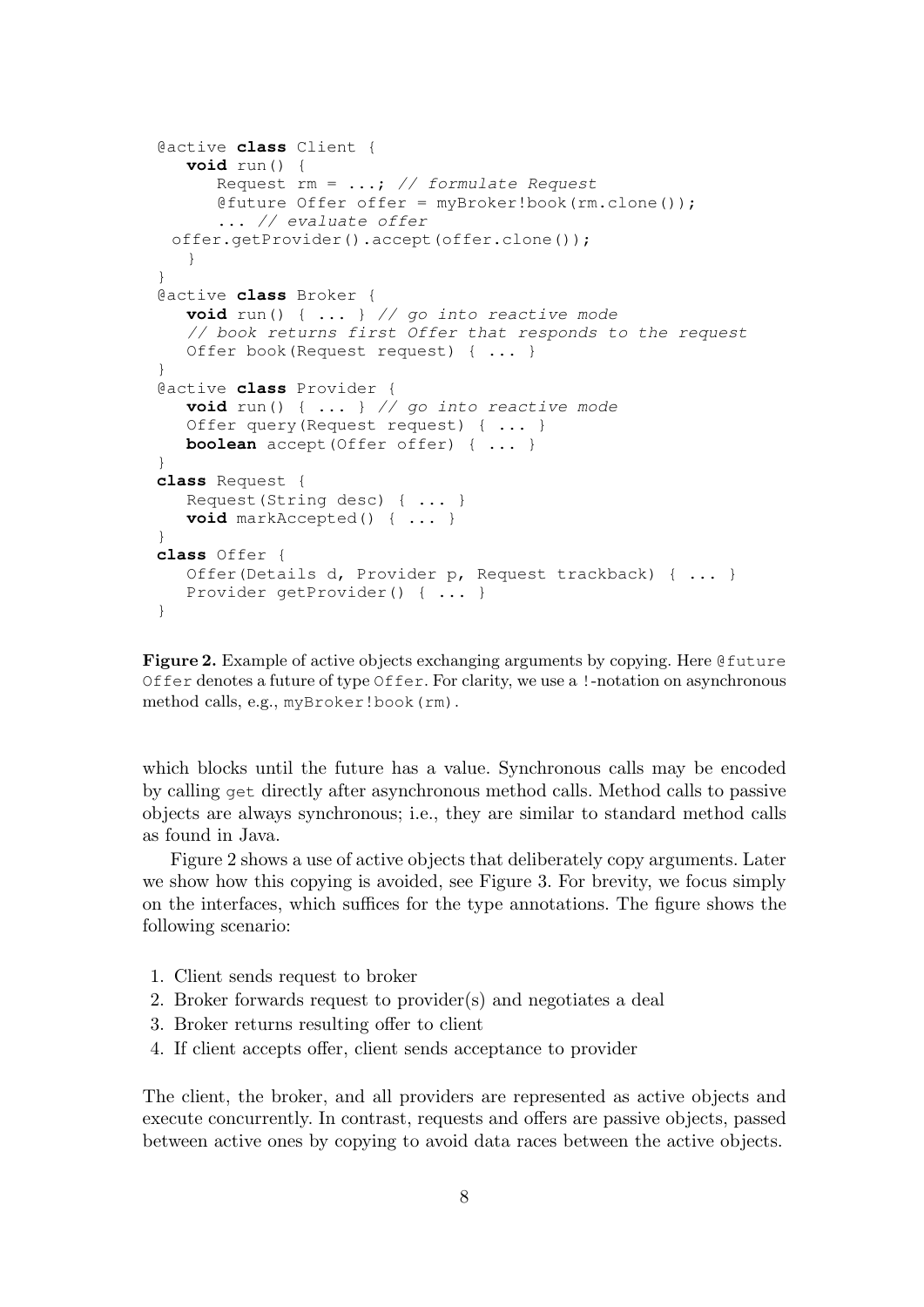#### 4.2 Language Constructs for Active Ownership

This section describes our language features leading up to an encoding of the example from Figure 2 that avoids copying.

Ownership structure The type system presented has the following owners:

| Gactive        | globally accessible owner of all active objects |
|----------------|-------------------------------------------------|
| @owner         | the object owning the current this              |
| Cthis          | owner denoting the current this                 |
| <b>@unique</b> | owner denoting the current field or variable    |
| @immutable     | globally accessible owner of all immutable objs |
| @safe          | globally accessible owner allowing safe access  |

The owners @active, @unique, @immutable, and @safe are available in any context, and denote the global owner of active objects, unique references, immutable references, and safe references, respectively. Nested inside each active object is a collection of passive objects, owned by the active object with owner @this. The owner @owner is available only in passive classes only for referring to the owner of the current instance, and is used to create linked data structures within an active object.

Note that the ownership hierarchy is very flat, as there is no owner @this inside a passive class. Ownership encapsulates passive objects inside an active object. Consequently, there is no need to keep track of nesting or other relationships such as links between owners [2]. In addition, the classes in this system take no owner parameters, in contrast to the original ownership types system [23]. Therefore no run-time representation of ownership is required [69].

Immutable and Safe References Immutable types have owner @immutable, which is valid everywhere. In our system, only passive objects can have immutable type. Fields or variables containing immutable references are not final unless explicitly declared final or if the container enclosing the field is immutable. Only read-only and safe methods (see below) can be called on immutable objects, which preserves immutability.

Safe references (called argument references in Flexible Alias Protection [56]) have owner @safe and can be used only to access the final fields of an object, and the final fields of the values returned from methods, and so forth. These parts of an object cannot be changed underfoot. Methods that object these conditions are called safe methods, denoted by a @safe annotation. Any non-active type can be subsumed into a @safe type.

Our immutable references must be created from unique objects. Essentially, immutability is achieved through invalidating all references to an object with a mutating capability. This is powerful and flexible as it allows a single class to be used both as a template for both mutable and immutable objects (see Clarke and Wrigstad's original external uniqueness paper [22]) and staged construction. Effectively, immutability becomes a property of the object, rather than of the class or references.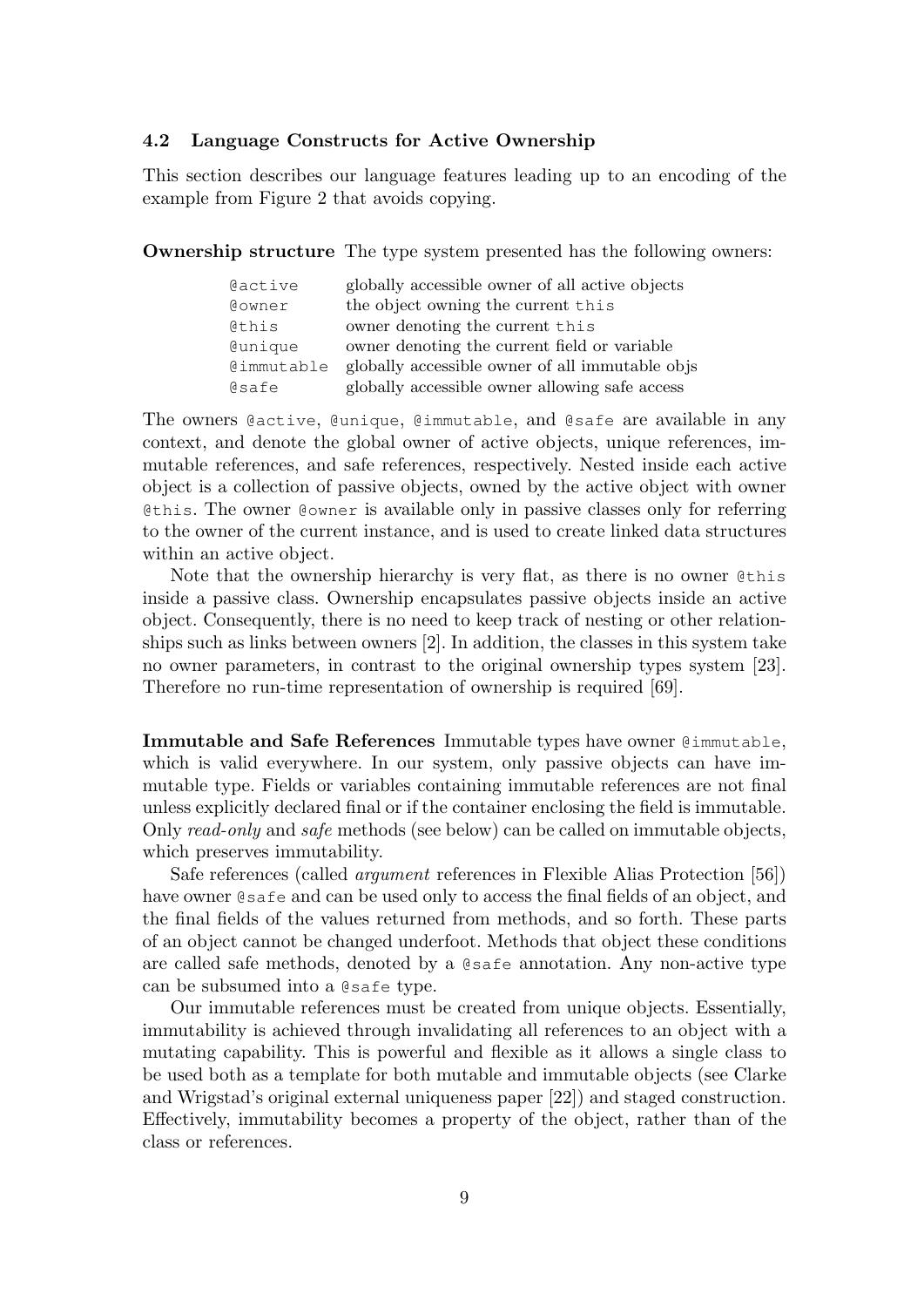In contrast to immutables, a safe reference does not preclude the existence of references with a mutating capability to the same object. A safe reference merely limits what operations can be performed on the referenced object via the reference in terms of mutation and observing an object's state. Both kinds of references avoid observational exposure.

Read-only and Safe Methods Following previous read-only proposals, e.g., [9,14,35,63], a read-only method preserves the immutability of objects, and does not return non-immutable references to otherwise immutable objects. Read-only methods cannot update any object with owner @owner, which notably includes the receiver. They are not, however, purely functional: they can be used to modify unique references passed in as arguments or objects freshly created within the method itself and they can call mutating methods on active objects.

By virtue of immutability encoded in the owners, a return value from a read-only method that has owner @owner will (automatically) have the owner @immutable when the read-only method is called on an immutable reference, and hence will not provide a means for violating the immutability of the original reference [58, 71]. In order to allow modular checking, read-only methods are annotated with @read.

A safe method, annotated @safe, is an additionally restricted read-only method that may only access immutable parts of the receiver's state, i.e., final fields containing safe or immutable references. Conceptually, a read-only method prevents mutation whereas a safe method also prevents the observation of mutation.

#### 4.3 Data Transfer and Minimal Cloning

To ensure that the data race freedom invariant is preserved, care is needed when passing data between active objects. How data is passed, will depend on the owner of the data:

| Gactive                                          | pass by reference                 |
|--------------------------------------------------|-----------------------------------|
| Cthis                                            | object must be cloned             |
| Cowner (in passive object) object must be cloned |                                   |
| method owner parameter object must be cloned     |                                   |
| Gunique                                          | pass by reference (destructively) |
| @immutable or @safe                              | pass by reference                 |

Active objects are safe to pass by reference as external threads of control never enter them by virtue of asynchronous methods calls and futures. Immutable and safe objects are obviously safe to pass by reference as their accessible parts cannot be changed. Uniques are safe to pass by reference as they are effectively transferred to the target.

Other objects must be cloned. Cloning returns a unique reference which can be moved across regardless of the owner of the expected parameter type.

Using the owner annotations, it is possible to statically infer what parts of an object that must be further cloned to be safely passed to another active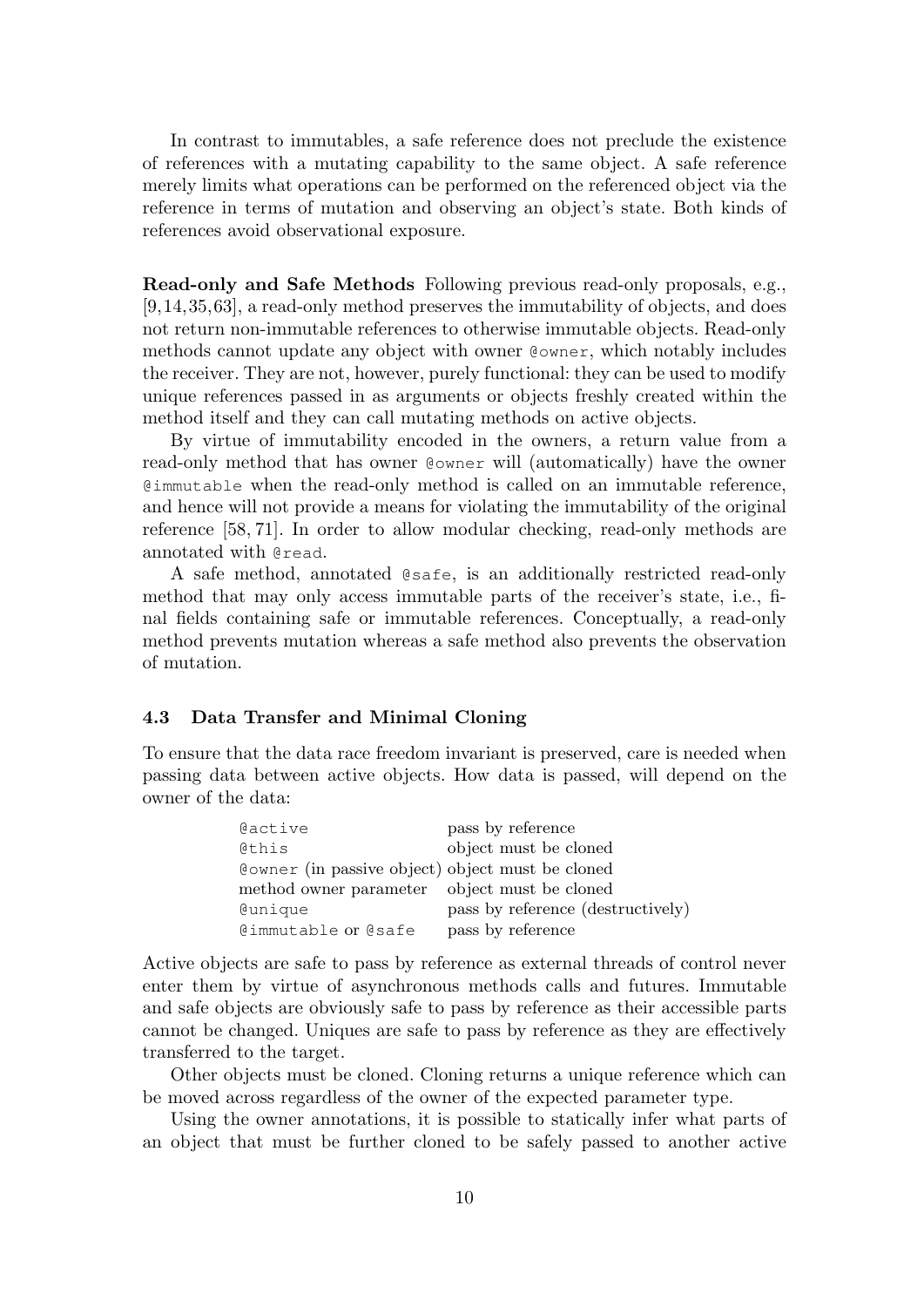object. The inferred (generated or generic reflexive) clone operation does not differ significantly from standard serialisation algorithms in that it preserves the underlying object graph structure, and is similar to the sheep clone described by Noble et al. [18, 55] for ownership types and Nienaltowski's object import [53]. The clone operation behaves as follows on references:

| Gactive                                     | reference is copied |
|---------------------------------------------|---------------------|
| @this                                       | object is cloned    |
| Cowner (in passive object) object is cloned |                     |
| method owner parameter object is cloned     |                     |
| <i><b>@unique</b></i>                       | object is cloned    |
| @immutable or @safe                         | reference is copied |

Reducing Syntactic Baggage We adopt a number of reasonable defaults for owner annotations to reduce the amount of annotations required in a program, and to use legacy code immediately in a sensible way.

- Passive Classes (including all library code) have one implicit owner parameter @owner, which is the default owner of all fields and all method arguments. Note that this means that library code, in general, requires no annotations.
- Active Classes have the implicit owner @active. In an active class, the default owner is @this for all fields and unique for all method arguments.

Together these defaults imply that all passive objects reachable from an active object's fields are encapsulated inside the active object, in the absence of immutable and safe references. By default, all method parameters in the public interface of active objects are @unique. This is the only way to guarantee that mutable objects are not shared between active objects. References passed between active objects must be unique, either originally or as a result of performing a clone. Note that this default annotation as @unique does not apply to active class types appearing in the interface, as these can only be @active. This choice of defaults is supported by results of Potanin and Noble [59] and Ma and Foster [46], which indicate that many arguments between objects could well be unique references.

Benchmarks of non-trivial programs performed by Carlsson et al. [15] for a related system, albeit in the context of Erlang, show that avoiding unnecessary copying of arguments in message passing can have a measurable effect on the overall performance of an application. We suspect that our story here is even slightly stronger, since we would not need any dynamic checks to determine correctness at run-time. Importantly, both systems guaranteed non-sharing of message objects at compile-time.

### 4.4 Revisiting the example

Figure 3 adds active ownership annotations to Figure 2 in order to avoid all copying. Only six annotations are needed to express the intended semantics of Figure 2. This might seem excessive for a 20-line program, but remember that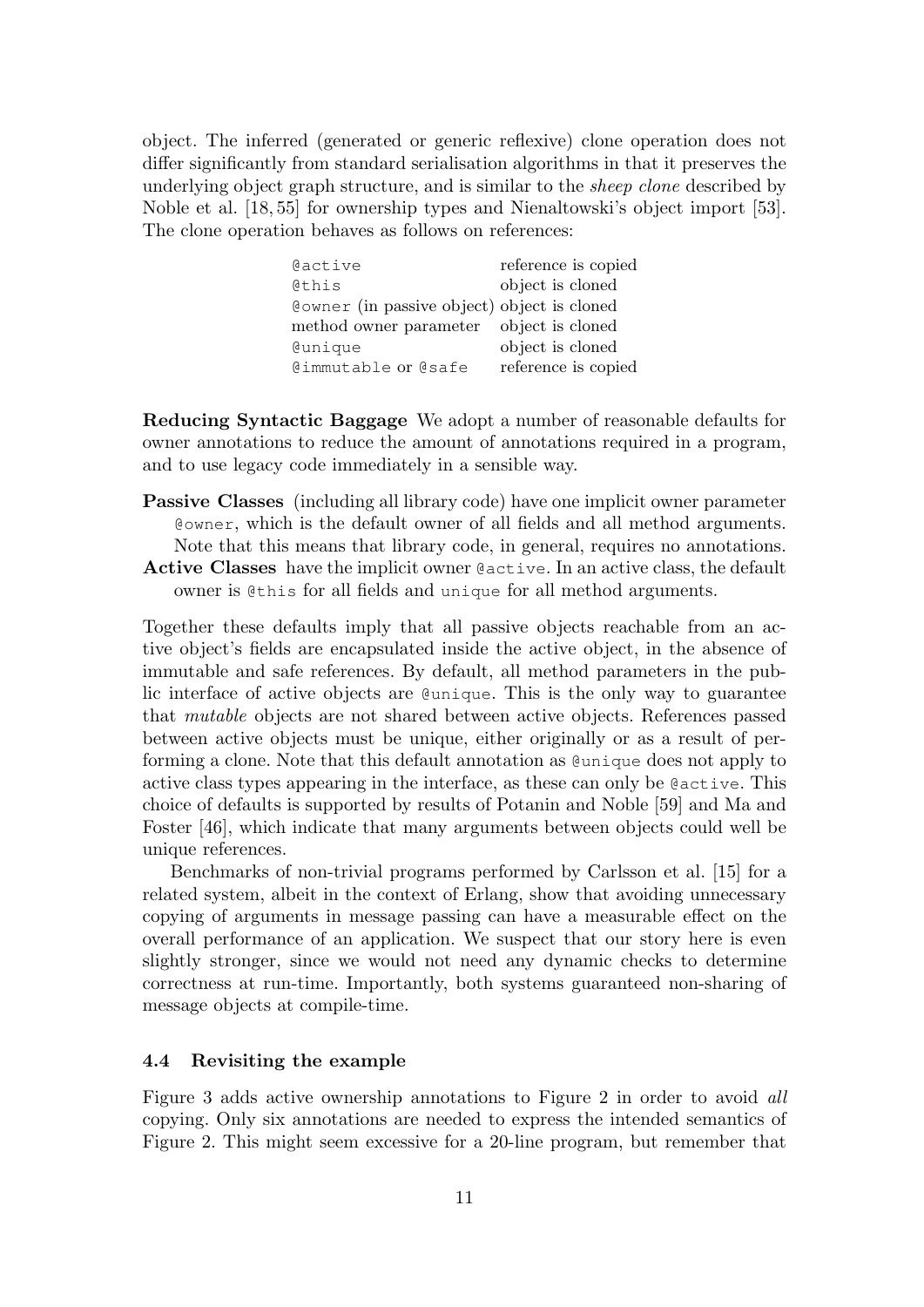```
@active class Client {
   void run() ‡ {
      \frac{1}{2}Request rm = ...; // formulate Request
      @future @immutable Offer offer = myBroker!book(rm); // (1)
      ... // evaluate offer
      offer.getProvider().accept(offer); // (2)
   }
}
@active class Broker {
   void run() ‡ { ... } // go into reactive mode
   // book returns first provider that responds to the request
   Offer book(@safe Request request) \ddagger { ... } // (3)
}
@active class Provider {
   @immutable Offer query(@safe Request rq) \ddagger { ... } // (4)
   boolean accept(@immutable Offer offer) ‡ { ... } // (5)
}
class Request {
   Request(†String desc) ‡ { ... }
   void markAccepted() ‡ { ... }
}
class Offer {
   Offer(†Details d, †Provider p, @safe Request r) \ddot{t} ... // (6)
   Provider getProvider() @read { ... } // (7)
}
```
Figure 3. The active objects example with active ownership. † indicates an implicit use of a default, @owner in passive classes and @this in active. ‡ indicates an implicit use of the @write default for methods. These are not part of the actual code.

this is just the interface, and that the actual code for this program would be much longer. Furthermore, no annotations are required for library code used by this program.

The offer is made immutable (4), which allows it to be safely shared between concurrently executing clients, brokers and providers. This propagates to the type of the future variable (1) and formal parameter (5). The request is received as a safe reference (3), so the broker may only access its immutable parts which precludes both races and observational exposure. This constraint is reasonable, since changing crucial parts of a request under foot might lead to invalid offers. Parts of the request can still be updated by the client (but not by the broker or any provider), e.g., to store a handle to the accepted offer in it. The safe annotation propagates to (6). Read-only methods are annotated read (7). Reading the provider from an immutable offer (2) returns an immutable reference, since offer is immutable (1).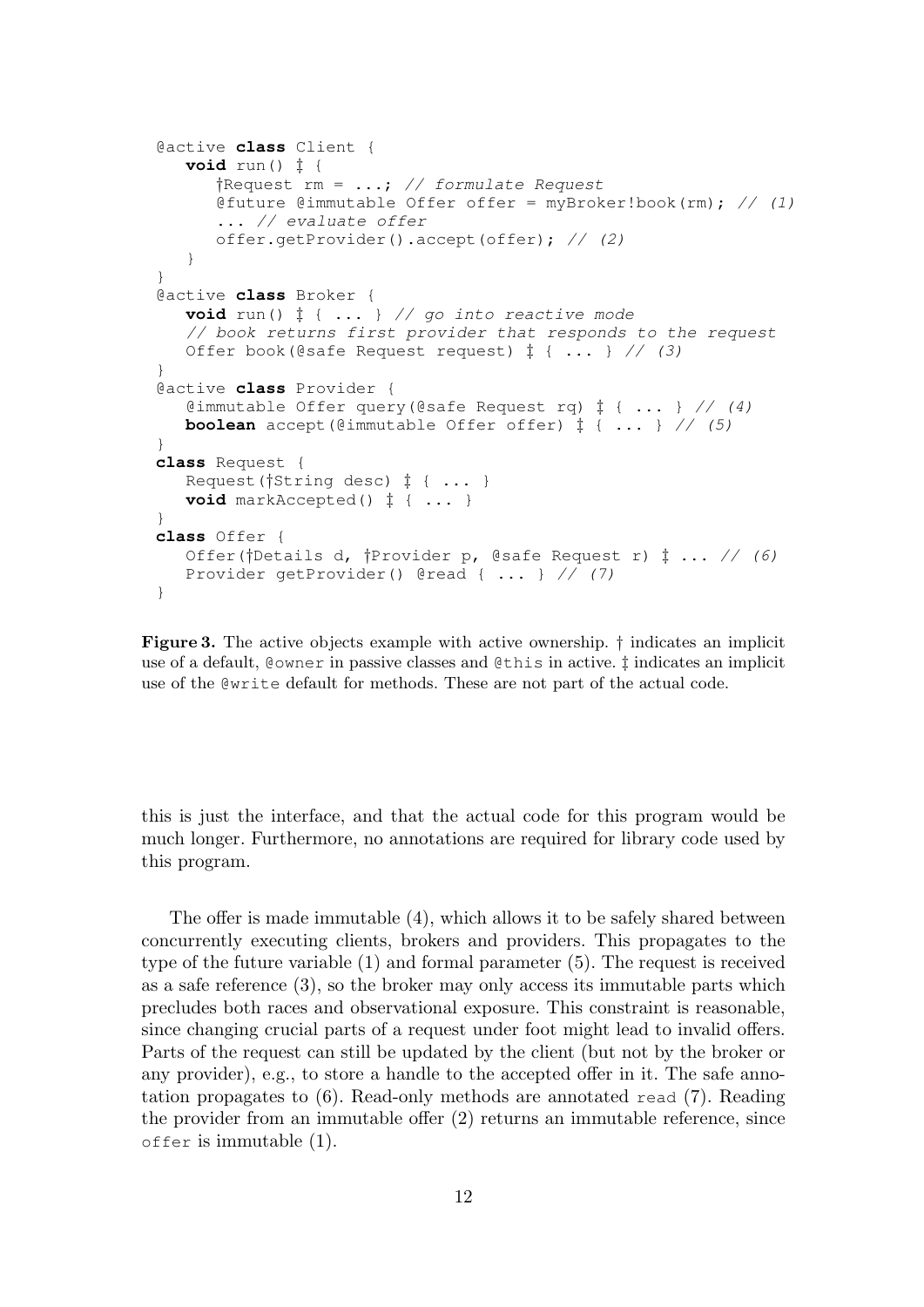#### 4.5 Other Relevant Features

Here we briefly discuss other language features that can be bundled with our type system to increase expressiveness. For space reasons, we omit a discussion of exceptions, which is a straightforward addition (they would be immutable).

Owner-polymorphic methods (and their problems) The previous discussion ignored owner-polymorphic methods. An owner-polymorphic method of an active object enables the active object to borrow passive objects from another active object, with the guarantee that it will not keep any references to the borrowed objects. Such methods require care, as they are problematic in the presence of asynchronous method calls. It is easy to see that an asynchronous call could easily lead to a situation where two active objects (Client and Broker) have access to the same passive objects (Request):

- 1. Client lends Request to Broker via an asynchronous method call.
- 2. Client continues executing on Request.
- 3. Broker concurrently operates on Request.

We choose the simplest solution to avoid this problem by banning asynchronous calls to owner-polymorphic methods. Alternative approaches would require preventing Client from accessing Request—or more precisely, objects with the same owner as Request—until the method call to Broker returned. This can be achieved using an await on the future returned by the asynchronous call to the method on Broker.

Dealing with Globals The presence of globally accessible fields and methods can be problematic in the active object model as they introduce opportunities for sharing passive objects across active ones. If not treated carefully, they can result in potential race conditions. Our solution is reminiscent of that of Scala [57] where globally accessible singleton objects can be declared directly through the object keyword. For a Java program the static fields of non-primitive type and static methods of every class needs to be moved to an active singleton object. Thus, they remain globally accessible, but protected from race conditions as they are encapsulated in an active object. For Java, this translation is straightforward: All accesses to static fields and methods need to be modified to use the newly created object. Our treatment of global variables is comparable to an approach in Lea's book in the context of Java [44, page 85].

## 5 The Language and its Type System

This section introduces Joëlle, a kernel language reminiscent of ProActive. It extends Featherweight Java (FJ) [39], combining active objects, asynchronous method calls and futures, with ownership, uniqueness, and immutability. Joëlleobjects encapsulate their state—the fields of an object are accessible only via the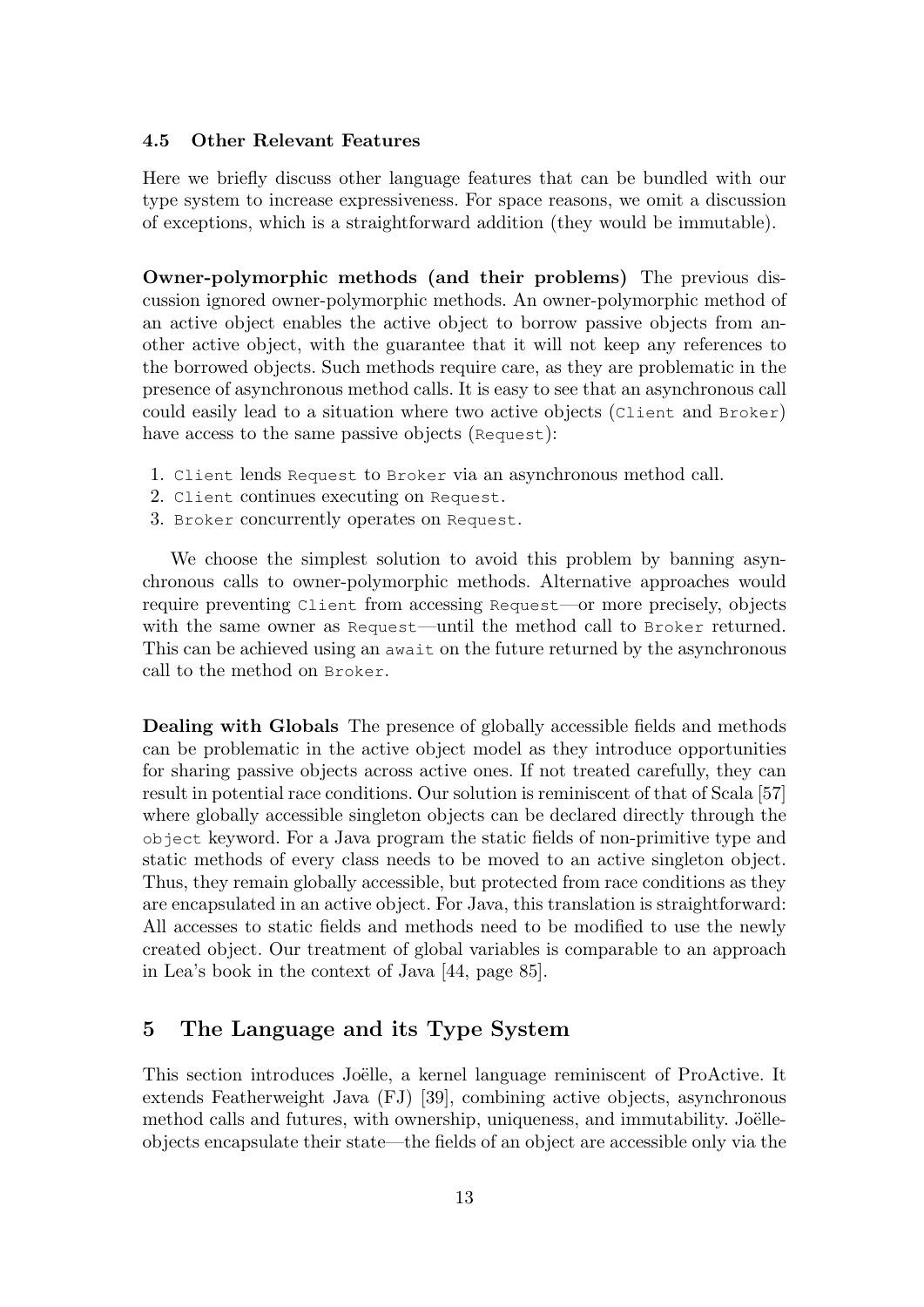$$
Prg ::= \overline{L} \{ \overline{T} \overline{x}; sr \}
$$
\n
$$
L ::= [\text{active}] \text{ class } C \text{ extends } C \{ \overline{T} \overline{f}; \overline{\text{final}} \overline{T'} \overline{f'}; \overline{M} \}
$$
\n
$$
M ::= \langle \overline{a} \rangle T m \langle \overline{T} \overline{x} \rangle P \{ \overline{T'} \overline{y}; sr \}
$$
\n
$$
P ::= \text{write} | \text{read} | \text{safe}
$$
\n
$$
lval ::= f | x
$$
\n
$$
e ::= lval | e.\text{get} | e.\text{uget} | e!m \langle \overline{e} \rangle | e. \langle \overline{o} \rangle m \langle \overline{e} \rangle
$$
\n
$$
| \text{ new } C \langle \rangle | \text{null} | lval - | \text{clone } e
$$
\n
$$
s ::= lval := e | s; s | \text{ borrow } lval \text{ as } x, a \{ s \}
$$
\n
$$
sr ::= s; \text{return } e
$$
\n
$$
T ::= o :: C | !T
$$
\n
$$
o ::= \text{active} | \text{owner} | \text{this} | \text{unique} | \text{immutable} | \text{safe} | a
$$

**Figure 4.** The language syntax. Variables *lval* are fields  $(f)$  or local variables  $(x)$ , and C is a class name. Owner variables are denoted a. Overline,  $\overline{x}$ , indicates tuples of features, following Featherweight Java, and brackets [opt] indicate optional features.

object's methods. Objects execute concurrently and each active object has its own thread. The type system is a synthesis of the type systems of FJ and Classic-Java [31, 39], Creol [25], External Uniqueness [22, 68], and  $\text{Joe}_3$  [58]. To simplify the presentation of the formalism, we assume that all default annotations on types and methods have been elaborated.

Just like in ProActive and SCOOP, we restrict our concurrency model so that only one thread may execute be active in an active object at a time; other threads in the object are *suspended*.<sup>2</sup> We distinguish between *blocking* a thread and releasing a thread. Method calls to active objects are asynchronous and the result is stored in a future. Forcing the caller to wait for the call to return is unsatisfactory in a distributed setting where communications may disappear and block the caller's process permanently. Execution is blocked only when attempting to read from a future, using get, which does not yet have an assigned value.

#### 5.1 Syntax

The language syntax is given in Figure 4. A program  $Prq$  is a list of class definitions, followed by a method body which acts like the main method. A class  $L$ inherits from a superclass, which may be Object, extending it with additional fields f and methods M. For æsthetic and spatial reasons, we lose the  $\Phi$ -sign on the annotations, so active classes are indicated by the keyword active, etc.

Methods  $M$  can be owner-polymorphic. For simplicity, we require owner parameters to be expressly declared using  $\langle \bar{a} \rangle$ , although this is not strictly needed since owners don not have a nesting relation.

A method annotated with read or safe does not modify its target but may modify its arguments, depending upon their types. Additionally, safe methods

<sup>2</sup> ProActive has a couple of exceptions to this; e.g., for methods that throw checked exceptions. This seems to be purely due to limitations in the underlying Java language.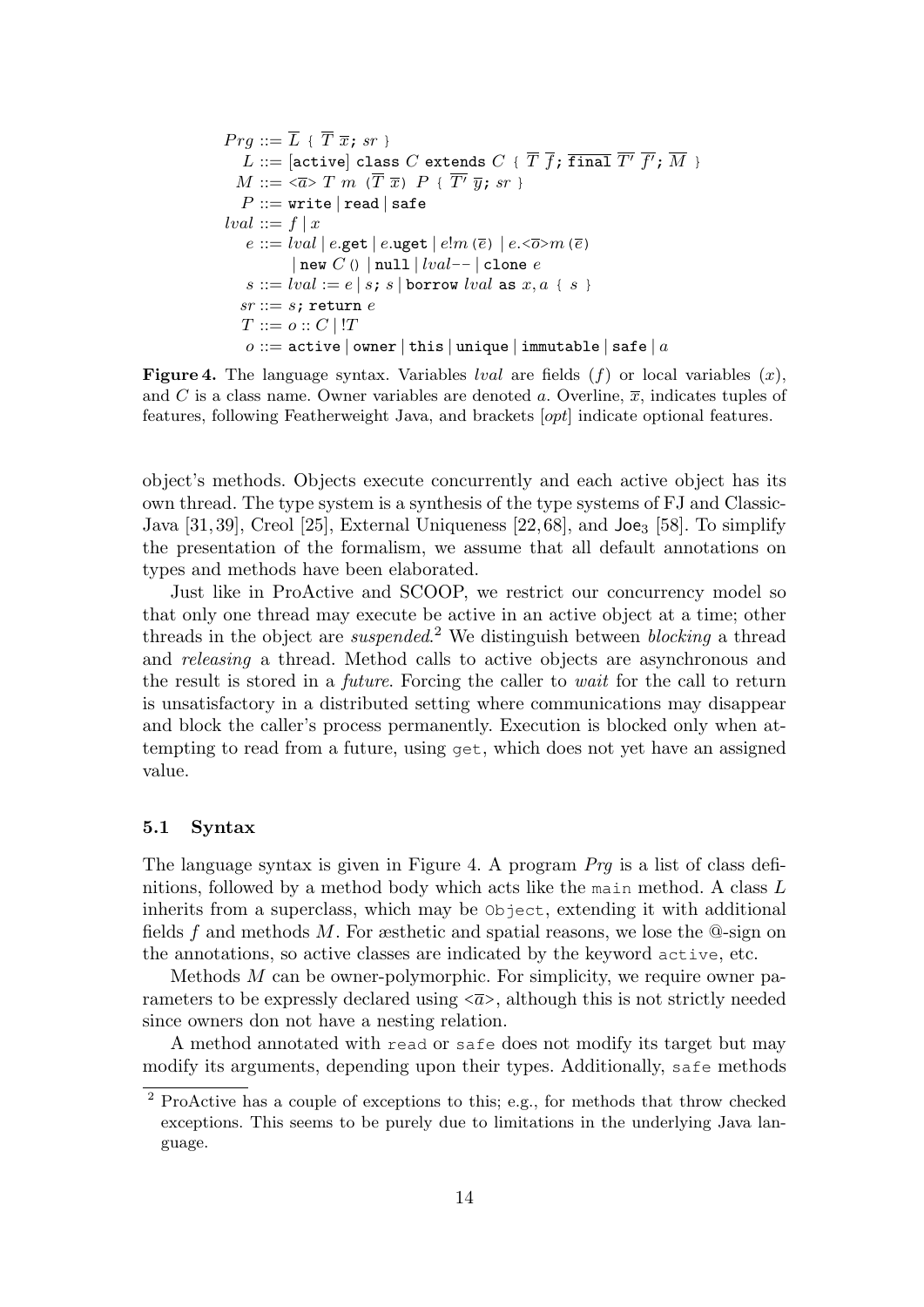may depend on immutable state. Only read and safe methods may be called on immutable references, and only safe methods may be called on safe references. A method body may have a number of local variables, as expected.

Expressions e are mostly standard. Asynchronous method calls are denoted by  $e^{im}(\bar{e})$  and the (blocking) read operations by e.get and e.uget (the latter destructively reads the future). Although our work on a compiler for **Joe**<sub>3</sub> has shown us that parameters to owner-polymorphic methods in general can be inferred, we require synchronous local method calls  $e.\langle \overline{\partial} \rangle m(\overline{e})$  to take owner explicit arguments  $\overline{o}$  whenever the method is owner-polymorphic to simplify the formalism.  $lval$ -- destructively reads a unique field or variable, and clone  $e$ clones the result of an expression. Both result in unique references.

Statements s include borrowing blocks, borrow lval as x,  $a :: C \{ s \}$ , which enable a unique reference to an aggregate object to be temporarily treated nonunique for the duration of statement s. This allows manipulation of the aggregate object without violating uniqueness [22, 68].

Futures are given a value once (under the hood) and this value remains for its lifetime.

Types consist of either an annotated class type or a future type, denoted  $\text{fut}(T)$ , a future of type T. Type annotations indicate owner or access mode. An annotation on a future type determines how the future is treated. For example, a variable typed  $\text{fut}(\text{unique}:: C)$  must be treated as a unique reference. The owners is described in Section 4.2.

#### 5.2 Static Semantics

We now briefly present the static semantics of Joëlle using the auxiliary functions and judgements surveyed in Figure 5.

The auxiliary definitions, shown in Figure 6, are slightly adapted from FJ, extended with owner and permission annotations on methods. Functions callok, writeok, and readok check that a method call is correct with respect to access modes, that member fields are only written in write methods, and that accessed fields are final in safe methods, respectively. For brevity we omit trivial functions, such as *final* for testing finality of a field.

Figure 7 shows the rules for good environments, owners, types, and subtyping. The typing environment  $\Gamma$  binds variables to their type and records the owners in scope (with 'type' ∗). P denotes the permissions of the current context: read, write, or safe. Figures 8 and 9 show the static semantics. The standard rules should be straightforward. Statements and expressions that mutate the heap need a mutable context; i.e.,  $P =$  write. Fields accessed in a safe method must be final. This is ensured by predicates writeok and readok, respectively.

 $(STAT-BORROW)$  introduces an owner a, allowing the unique l-value to be stored in x as a normal reference for the scope of the block. (EXPR-EXACT) uses the exact annotation on types (in type rules only) so that subsumption does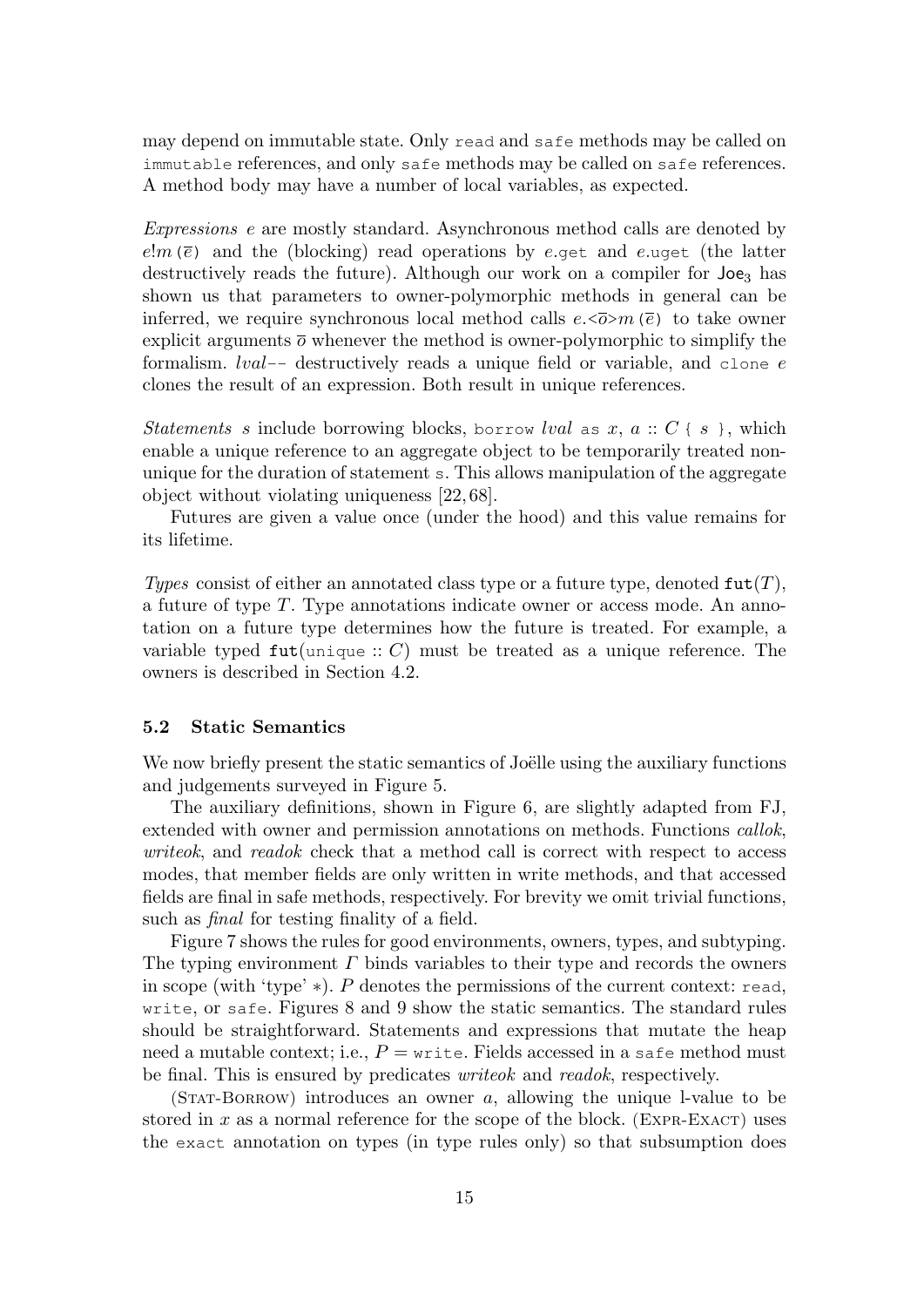| $fields(C) = \overline{T} \ \overline{f}$ | the fields of class $C$ and their types                   |
|-------------------------------------------|-----------------------------------------------------------|
| $mtype(m, C) = \cdots$                    | return/argument types, permission and                     |
|                                           | owner parameters of method $m$ in class $C$               |
| $mbody(m, C) = \cdots$                    | the permission and body of method $m$ in class $C$        |
| $override(m, D, \dots)$                   | governs OK overriding $(=$ preserve types)                |
| callok(P, P', o)                          | calling a method on $o$ with permission $P'$ is ok, given |
|                                           | permission $P$                                            |
| writeok(P, lval)                          | reading <i>lval</i> is ok, given permissions $P$          |
| readok(P, lval)                           | writing to <i>lval</i> is ok, given permissions $P$       |
| $\Gamma \vdash \diamond$                  | good environment $\Gamma$                                 |
| $\Gamma \vdash o : *$                     | good owner $o$                                            |
| $\Gamma \vdash T$                         | good type $T$                                             |
| $\Gamma \vdash T \prec T'$                | T is a subtype of $T'$                                    |
| $\vdash Prq$                              | good program Prg                                          |
| $\vdash L$ ok                             | good class $L$                                            |
| $\Gamma \vdash M$ ok $\in C$              | good method $M$ in class $C$                              |
| $\Gamma \vdash \mathit{lval} : T$ exact   | T is exact type <i>lval</i>                               |
| $\Gamma; P \vdash s$ ok                   | good statements $s$ , given permissions $P$               |
| $\Gamma; P \vdash e : T$                  | expression $e$ has type $T$ , given permissions $P$       |

**Figure 5.** Judgements for Joëlle's semantics. The permissions  $P$  govern the necessary permission to call a certain method or write to or read from a field. Note that exact types are required for type soundness when assigning to *lvals* and in borrowing blocks, which do a read and an assign to an lval.

not change the type. Ultimately, this is to ensure that assignment to an *lval* is type correct and to ensure type soundness when using borrowing blocks, as the borrowed value in a borrowing block is read from and written to the same lval. Distinguishing between lvals as l-values and expressions is required to preserve uniqueness (see [22, 68]). Asynchronous calls are only allowed on active objects by (Expr-Call-Async) and synchronous calls only on passive objects by (Expr-Call-Sync). In (Expr-Call-Sync), callok prevents calling mutating methods on immutable references, etc. Adding an additional type rule to allow synchronous calls of safe methods on active objects is straightforward.

By (Expr-New), instantiation returns an externally unique reference. Thus, creating an immutable object is simply storing the result of an instantiation in a variable or field with immutable owner. (EXPR-DREAD) destructively reads a unique lval into a free value. Destructively reading a field is only allowed in a write method. (Expr-Clone) clones an object and returns a (externally) unique reference to the clone.

As dealing with finals properly is orthogonal to our proposal we simply treat reading uninitialised final fields and reassigning final fields as errors.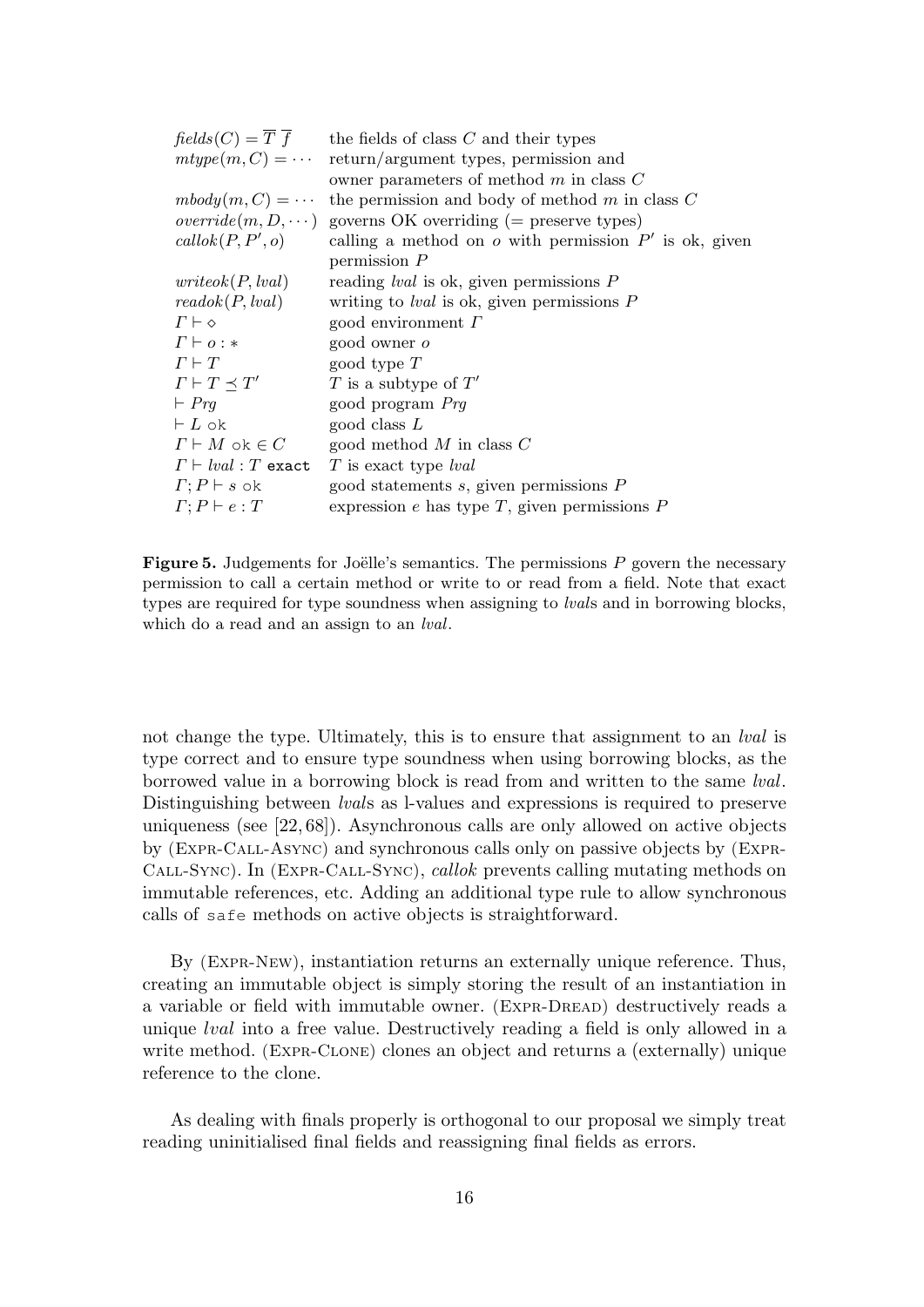| Auxiliary Functions (fields(0bject) = $\epsilon$ )                                                                                                                                                                                     |                                                                        |  |  |  |
|----------------------------------------------------------------------------------------------------------------------------------------------------------------------------------------------------------------------------------------|------------------------------------------------------------------------|--|--|--|
| $CT(C) =$ class C extends D { $\overline{T}$ $f$ ; $\overline{f}$ inal $\overline{T'}$ $f'$ ; $\overline{M}$ }<br>$fields(C) = fields(D), \overline{T} \ \overline{f}, \overline{T'} \ \overline{f'}$                                  |                                                                        |  |  |  |
| $CT(C) = \text{class } C \text{ extends } D \{ \cdots ; M \}$                                                                                                                                                                          | $CT(C) = \text{class } C \text{ ext. } D \{ \cdots \} \overline{M} \}$ |  |  |  |
| $\langle \overline{a} \rangle T m(\overline{T} \ \overline{x}) P \ \{ \ \cdots \ \} \in \overline{M}$                                                                                                                                  | $m$ is not defined in $M$                                              |  |  |  |
| $mtype(m, C) = (\overline{a}, P, \overline{T} \rightarrow T)$                                                                                                                                                                          | $mtype(m, C) = mtype(m, D)$                                            |  |  |  |
| $CT(C) = \text{class } C \cdots \{ \cdots; \overline{M} \}$                                                                                                                                                                            | $CT(C) = \text{class } C \text{ ext. } D \{ \cdots \} \overline{M} \}$ |  |  |  |
| $\langle \overline{a} \rangle T \; m \; (\overline{T} \; \overline{x}) \; P \; \{ \; \overline{U} \; \overline{y}; sr \; \} \in \overline{M}$                                                                                          | $m$ is not defined in $M$                                              |  |  |  |
| $mbody(m, C) = (P, \overline{T}, \overline{x}, \overline{U}, \overline{y}, sr : T)$                                                                                                                                                    | $m$ body $(m, C) = m$ body $(m, D)$                                    |  |  |  |
| $mtype(m, D) = (\overline{a}, P, \overline{U} \rightarrow U)$<br>$\Rightarrow$ $(\overline{a} = \overline{a'} \land P = P' \land \overline{T} = \overline{U} \land T = U)$<br>override $(m, D, \overline{a'}, P', \overline{T} \to T)$ |                                                                        |  |  |  |
| $P' \le \texttt{read}$                                                                                                                                                                                                                 | $o \in {\{\mathtt{this}, \mathtt{owner}\}} \quad P' \leq P$            |  |  |  |
| $\mathit{callok}(P, \texttt{safe}, \texttt{safe})$ $\qquad \mathit{callok}(P, P', \texttt{immutable})$                                                                                                                                 | $calock}(P,P',o)$                                                      |  |  |  |
| $\neg final(f)$                                                                                                                                                                                                                        | $P = \texttt{safe} \Rightarrow \textit{final}(f)$                      |  |  |  |
| $\text{callok}(P, P', a)$ writeok(write, f) writeok(P, x) readok(P, f)                                                                                                                                                                 | readok(P, x)                                                           |  |  |  |

Figure 6. Lookup functions adopted (and slightly modified) from Featherweight Java. We assume the following ordering on P:  $\text{safe} < \text{read} < \text{write}$ .  $\Rightarrow$  is implication.

## 6 Dynamic Semantics

This section presents Joëlle's dynamic semantics, based on our work on the active object language Creol [25], and on the formal semantics of ownership and external uniqueness due to Wrigstad [68].

#### 6.1 Configurations and Reduction Rules

The semantics is a small-step reduction relation on configurations of objects, futures, and owner-bindings (see Fig. 10). An object has an id, an indication of whether it is active or passive, a type consisting of an owner and a class, some fields, and a collection of running and sleeping processes for the method invocations on the object. We extend the syntax of statements s (and hence  $sr$ ) to include the stack as part of the expression in order to track the value of local variables:

$$
s ::= \cdots | T x v; s
$$

This states that the statement s has stack variable x of type  $T$  storing value v. We also add the usual booleans.

A future captures the state of an asynchronous method call: initially sleeping, the call later becomes active, and finally, when completed, it stores its result in the future. The value  $mode \in \{s, a, c\}$  represents these future states. Types get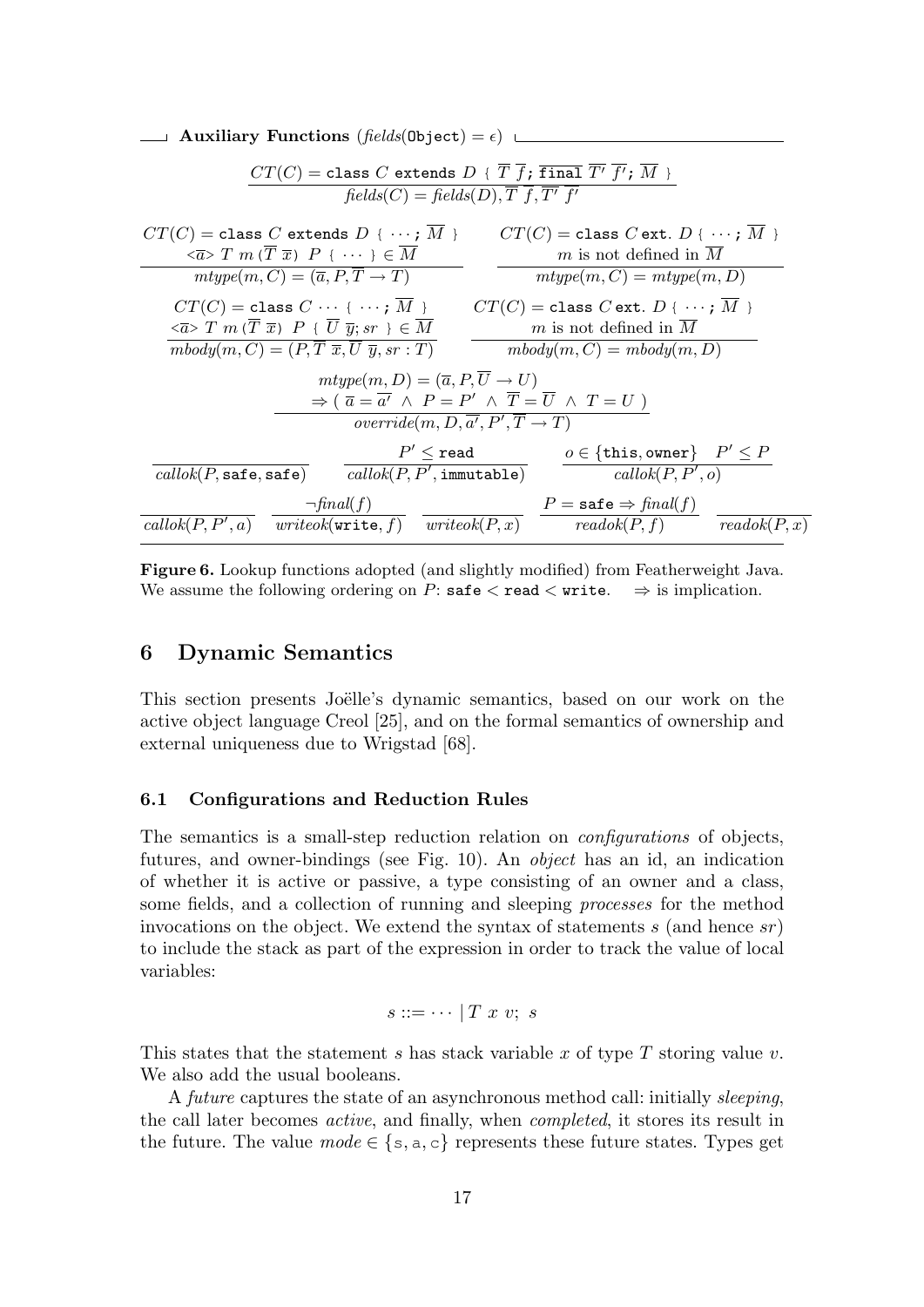|                  | <b>Good Environment</b> ( $\Gamma ::= \epsilon   \Gamma, lval : T   \Gamma, o : *)$ L                                                                                                                                                                                                                                                                            |              |               |                                                                  |  |
|------------------|------------------------------------------------------------------------------------------------------------------------------------------------------------------------------------------------------------------------------------------------------------------------------------------------------------------------------------------------------------------|--------------|---------------|------------------------------------------------------------------|--|
| $(ENV-\epsilon)$ | $(ENV-LVAL)$                                                                                                                                                                                                                                                                                                                                                     |              |               | $(env-OWNER)$                                                    |  |
|                  | $\overbrace{\epsilon \vdash \diamond} \qquad \frac{\Gamma \vdash T \quad lval \notin \mathrm{dom}(\Gamma)}{\Gamma, lval : T \vdash \diamond} \qquad \frac{\Gamma \vdash \diamond \quad o \notin \mathrm{dom}(\Gamma) \quad o \in \{a, \text{owner}, \text{this}\}}{\Gamma, o : * \vdash \diamond}$                                                               |              |               |                                                                  |  |
| Good Owner L     |                                                                                                                                                                                                                                                                                                                                                                  |              |               |                                                                  |  |
|                  | (OWNER)<br>$\begin{tabular}{c c} $ $\Gamma\vdash \diamond\ \ o\colon *\in\varGamma$ & $ $\Gamma\vdash \diamond\ \ o\in\left\{ \begin{array}{l} \text{immutable},\text{safe},\\ \text{unique},\text{active} \end{array}\right\}$ \\ \hline $ $\Gamma\vdash o\colon *\ $ & $\Gamma\vdash o\colon *\ $ \end{tabular}$                                               |              | (OWNER-OTHER) |                                                                  |  |
| Good Type $\Box$ |                                                                                                                                                                                                                                                                                                                                                                  |              |               |                                                                  |  |
|                  | $\frac{\Gamma\vdash o:\ast\quad\text{[active] class $C$}\,\cdots\in CT}{\Gamma\vdash o\cdots C}\quad\frac{\Gamma\vdash T}{\Gamma\vdash !T}$                                                                                                                                                                                                                      | (TYPE-OWNED) |               | $(TYPE-FUTURE)$                                                  |  |
|                  | Good Subtyping                                                                                                                                                                                                                                                                                                                                                   |              |               |                                                                  |  |
|                  | $(SUB-CLASS)$<br>$\Gamma \vdash o : *$ [active] class C extends $D \cdots \in CT$ $\Gamma \vdash o :: C$ $o \neq$ active<br>$\Gamma\vdash o::C\preceq o::D$                                                                                                                                                                                                      |              |               | $(SUB-UNIQUE)$<br>$\Gamma \vdash$ unique :: $C \preceq o$ :: $C$ |  |
|                  | (SUB-SAFE) (SUB-REFL)<br>$\frac{\Gamma\vdash o::C\quad o\neq \texttt{active}}{\Gamma\vdash o::C\preceq \texttt{safe}::C} \quad\quad \frac{\Gamma\vdash T}{\Gamma\vdash T\preceq T} \quad\quad \frac{\Gamma\vdash T\preceq T'\quad \Gamma\vdash T'\preceq T''}{\Gamma\vdash T\preceq T''} \quad\quad \frac{\Gamma\vdash T\preceq T'}{\Gamma\vdash !T\preceq !T'}$ |              |               | (SUB-TRANS) (SUB-FUTURE)                                         |  |

Figure 7. Well-formed Environments, Owners, Types and Subtyping.

default values by the *default* function (e.g.,  $default(C) = null$ ,  $default(bool) =$ false, and  $default(fut(T)) = null$ . The *initial configuration* of a program  $\overline{L} \{\overline{T} \overline{x}; s r\}$  has one object  $(o, \emptyset, \emptyset, \overline{T} \overline{x} \text{ default}(\overline{T}); s r : T)$ . The default mode,  $\kappa$ , for final fields is u, indicating that they are uninitialised, and for other fields the mode is v, virginal.

The modes  $\kappa$  serve a dual purpose. Firstly, they are used to dynamically track proper (one-time) intialisation of final fields are initialised before use, as in Tribe [20]. Secondly,  $\kappa$  tracks whether a non-final field has been read or written.

An object is virginal if all its (non-final) fields are marked virginal. A configuration is virginal if all of its constituents are.

Reduction takes the form of a relation  $\text{config} \rightarrow \text{config}'$ . Rules apply to partial configurations and may be applied in parallel. This differs from the semantics of object-oriented languages with a global store [31], but it allows true concurrency and enables reasoning about data races. The key rules are given in Fig. 11. The context reduction semantics decomposes a statement into a reduction context and a redex, and reduces the redex [29]. Reduction contexts are process sets Q, method bodies  $M$ , statements  $S$ , and expressions  $E$  with a single hole denoted by  $\bullet$ :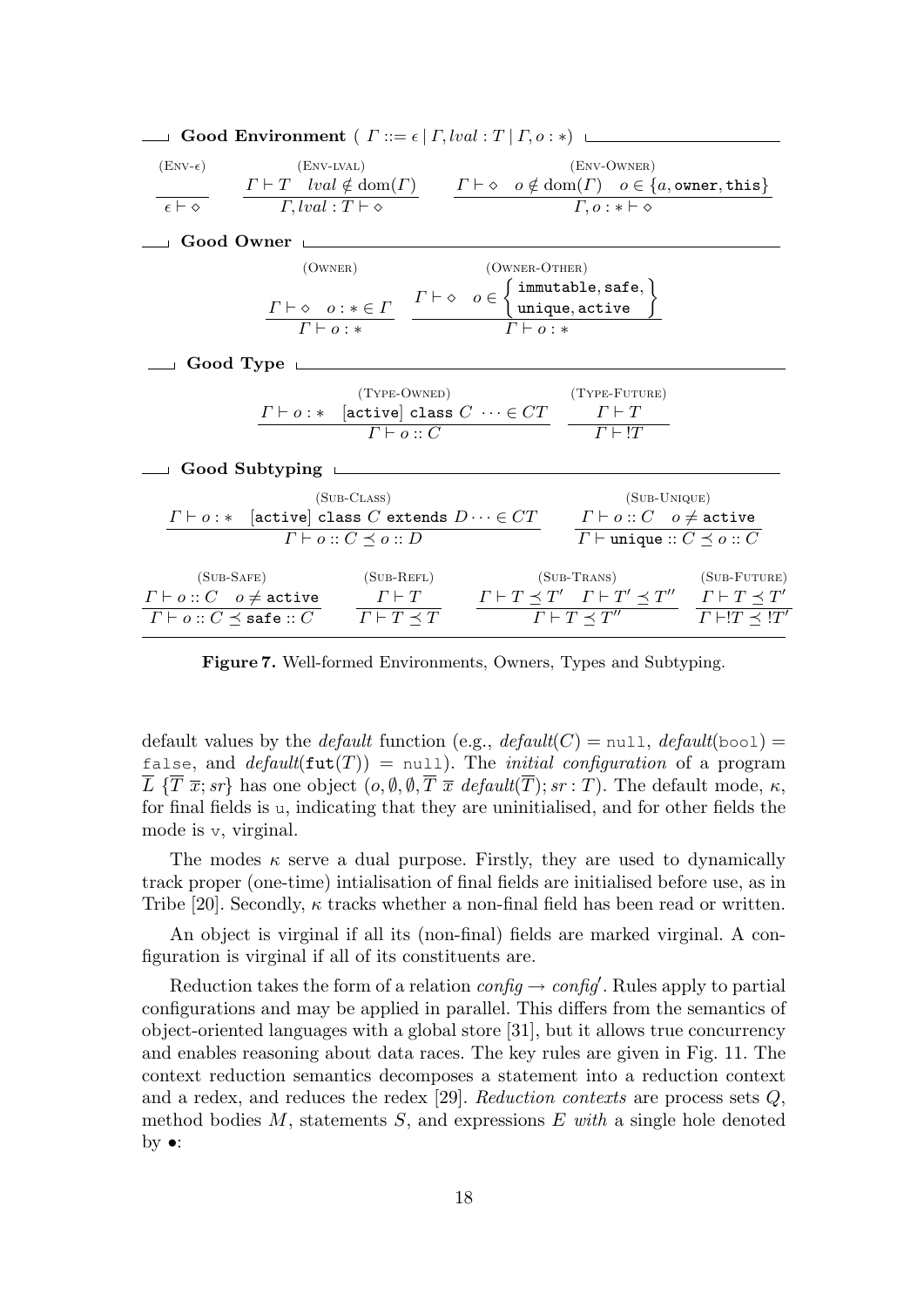| Good Program                                                                                                                                                                                                                                                                                                                                                                                                                                                                                                                       |
|------------------------------------------------------------------------------------------------------------------------------------------------------------------------------------------------------------------------------------------------------------------------------------------------------------------------------------------------------------------------------------------------------------------------------------------------------------------------------------------------------------------------------------|
| $Prg = \overline{L} \{ \overline{T} \overline{x}; s;$ return $e \}$ $\vdash \overline{L}$ ok<br>$\overline{x}$ : $\overline{T}$ ; write $\vdash s$ ok $\Gamma'$ ; write $\vdash e : T$<br>$\overline{\vdash} Prg$                                                                                                                                                                                                                                                                                                                  |
| Good Class                                                                                                                                                                                                                                                                                                                                                                                                                                                                                                                         |
| $\neg active(D)$ fields $(C) = \overline{U} \overline{q}$<br>$\Gamma = \overline{g} : \overline{U}$ , owner: *, this: owner: $C \quad \Gamma \vdash \overline{M}$ ok $\in C$<br>$\overline{I}$ + class $\overline{C}$ extends $D$ { $\overline{T}$ $\overline{f}$ ; $\overline{I}$ $\overline{I}$ and $\overline{T'}$ $\overline{f'}$ ; $\overline{M}$ } ok                                                                                                                                                                        |
| $active(D)$ fields $(C) = \overline{U} \overline{q}$<br>$\Gamma = \overline{g} : \overline{U}$ , this: *, this: active:: $C \quad \Gamma \vdash \overline{M}$ ok $\in C$<br>$\iff T$ run () write $\{\cdots\}\in \overline{M}$ for some $T$<br>$\vdash$ active class $C$ extends $D \in \overline{T}$ $\overline{f}$ ; $\overline{f}$ inal $\overline{T'}$ $\overline{f'}$ ; $\overline{M}$ } ok                                                                                                                                   |
| Good Method                                                                                                                                                                                                                                                                                                                                                                                                                                                                                                                        |
| $P = \texttt{safe} \implies  \overline{a}  = 0 \quad \Gamma' = \Gamma, \overline{a}:*, \overline{x} : \overline{T}, \overline{y} : \overline{U}$<br>$\Gamma'; P \vdash s \text{ ok } \Gamma'; P \vdash e : T$<br>$CT(C) = \text{class } C \text{ extends } D \text{ } \{\dots\}$<br>$override(m, D, \overline{a}, P, \overline{T} \rightarrow T)$<br>$\overline{\Gamma \vdash \langle \overline{a} \rangle \ T \ m}$ ( $\overline{T} \ \overline{x}$ ) $P \ \{\ \overline{U} \ \overline{y}; s;$ return $e \ \} \ \text{ok} \in C$ |
| $\Gamma' = \Gamma, \overline{x} : \overline{T}, \overline{y} : \overline{U} \quad \Gamma'; P \vdash s \text{ ok } \Gamma'; P \vdash e : T$<br>$CT(C)$ = active class C extends D {  }<br>override $(m, D, \epsilon, P, \overline{T} \to T)$<br>$\overline{\Gamma \vdash T \ m \ (\overline{T} \ \overline{x}) \ P \ \{\ \overline{U} \ \overline{y}; s; \texttt{return } e \ \} \ \text{ok} \in C$                                                                                                                                 |

Figure 8. Good Declarations.

$$
Q ::= (P, run, M) processes
$$
  
\n
$$
M ::= \bullet | S; return e | return E
$$
  
\n
$$
S ::= \bullet | T x v; S | lval := E | S; s | BB(lvar){S}
$$
  
\n
$$
E ::= \bullet | E.get | E.update | E | m(\overline{e}) | v! m(\overline{v}, E, \overline{e})
$$

Although our reduction context notion is standard, Q deserves explaining. It is used to denote the location of a redex in some method body within the set of processes.

As statements are evolving, we have incorporated stack frames  $T x v; S$  and a run-time representation of the borrowing construct  $BB(lvar){S}$  to represent an active borrowing block [68].

Redexes reduce in their respective contexts; i.e., body-redexes in  $M$ , statredexes in  $S$ , and expr-redexes in  $E$ . Redexes are defined thus:

```
body\text{-}redexes ::= \texttt{return } vstat\text{-}rederes ::= lval := v \, | \, \text{borrow} \, lval \, \, \text{as} \, \, T \, \, x \{ \, s \, \}| BB(lvar)\{\overline{T}\ \overline{x}\ \overline{v};skip}
expr\text{-}redexes ::= x | f | v\text{-}get | v.m!(\overline{v}) | \text{new } C() | lval-
```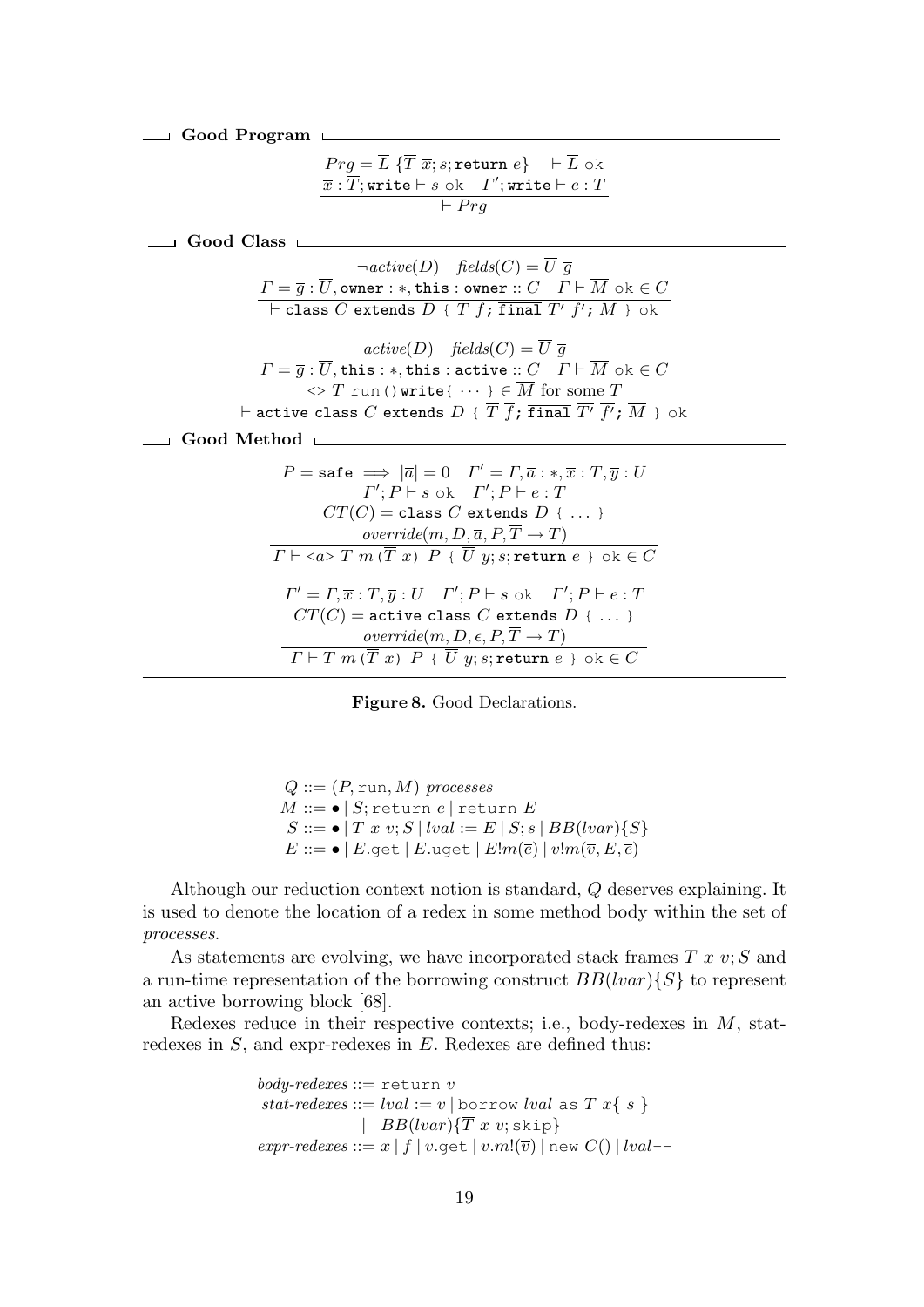### $\begin{tabular}{c} $\hspace{2.5ex}\text{---}\hspace{2.2ex}$ Good Statement \end{tabular}$

|                                                                                                                                    |                                                                     | $(LVAL-AssIGN)$                                                                                                                                                                                                                                |                                          |                                                                                                                                                                                                                                                                                               |
|------------------------------------------------------------------------------------------------------------------------------------|---------------------------------------------------------------------|------------------------------------------------------------------------------------------------------------------------------------------------------------------------------------------------------------------------------------------------|------------------------------------------|-----------------------------------------------------------------------------------------------------------------------------------------------------------------------------------------------------------------------------------------------------------------------------------------------|
|                                                                                                                                    |                                                                     | $\frac{lval: o: C \in \Gamma \quad \Gamma; P \vdash e: o:: C}{\Gamma; P \vdash lval := e \text{ ok}}$                                                                                                                                          | writeok(P, lval)                         |                                                                                                                                                                                                                                                                                               |
|                                                                                                                                    |                                                                     |                                                                                                                                                                                                                                                |                                          |                                                                                                                                                                                                                                                                                               |
|                                                                                                                                    | (STAT-SEQUENCE)                                                     |                                                                                                                                                                                                                                                | (STAT-BORROW)                            |                                                                                                                                                                                                                                                                                               |
|                                                                                                                                    |                                                                     |                                                                                                                                                                                                                                                | $\Gamma \vdash lval :$ unique :: C exact |                                                                                                                                                                                                                                                                                               |
|                                                                                                                                    | $\Gamma;P\vdash s$ ok                                               |                                                                                                                                                                                                                                                | $\Gamma, a:*, x: a::C\vdash s$ ok        |                                                                                                                                                                                                                                                                                               |
|                                                                                                                                    |                                                                     |                                                                                                                                                                                                                                                | writeok(P, lval)                         |                                                                                                                                                                                                                                                                                               |
|                                                                                                                                    | $\frac{\Gamma;P\vdash s'\text{ ok}}{\Gamma;P\vdash s;s'\text{ ok}}$ | $\boxed{\Gamma;P \vdash$ borrow <i>lval</i> as $a::C \; x \; \{s\}$ ok                                                                                                                                                                         |                                          |                                                                                                                                                                                                                                                                                               |
| $\lrcorner \;\; \text{Good Expression} \;\; \Box$                                                                                  |                                                                     |                                                                                                                                                                                                                                                |                                          |                                                                                                                                                                                                                                                                                               |
| $(EXPR-EXACT)$                                                                                                                     |                                                                     | $(EXPR-LVAL)$                                                                                                                                                                                                                                  |                                          | $(EXPR-DREAD)$                                                                                                                                                                                                                                                                                |
|                                                                                                                                    |                                                                     | $\Gamma \vdash lval : o :: C$ exact                                                                                                                                                                                                            |                                          | $\Gamma \vdash lval :$ unique :: C exact                                                                                                                                                                                                                                                      |
| $lval: T \in \Gamma$                                                                                                               |                                                                     |                                                                                                                                                                                                                                                |                                          | writeok(P, lval)                                                                                                                                                                                                                                                                              |
| $\overline{\Gamma \vdash lval : T}$ exact                                                                                          |                                                                     | $o \neq$ unique $readok(P, lval)$<br>$\Gamma; P \vdash lval : o :: C$                                                                                                                                                                          |                                          | $\Gamma$ : $P \vdash lval$ - - : unique :: $C$                                                                                                                                                                                                                                                |
| $(EXPR-GET)$<br>$\Gamma; P \vdash e : !T$<br>$\neg$ unique $(T)$<br>$\overline{\Gamma; P \vdash e.\textsf{get} : T}$               |                                                                     | (EXPR-UNIQUE-GET)<br>$\frac{\varGamma;P\vdash e:!T\quad\texttt{unique}(T)}{\varGamma;P\vdash e.\texttt{uget}:T}$                                                                                                                               |                                          | (EXPR-CALL-ASYNC)<br>$\Gamma;P\vdash e::$ active : C<br>$mtype(m, C) = (\epsilon, P', \overline{T} \to T)$<br>this $\in \textit{owners}(\overline{T}) \Rightarrow e = \texttt{this}$<br>$\Gamma;P \vdash \overline{e}:\overline{T}$<br>$\overline{\Gamma; P \vdash e! m (\overline{e}) : !T}$ |
|                                                                                                                                    |                                                                     | (EXPR-CALL-SYNC)                                                                                                                                                                                                                               |                                          |                                                                                                                                                                                                                                                                                               |
|                                                                                                                                    |                                                                     | $\Gamma;P\vdash e:o::C\quad o\neq \texttt{active}$                                                                                                                                                                                             |                                          |                                                                                                                                                                                                                                                                                               |
|                                                                                                                                    |                                                                     | $mtype(m, C) = (\overline{a}, P', \overline{T} \rightarrow T) \quad  \overline{a}  =  \overline{o} $                                                                                                                                           |                                          |                                                                                                                                                                                                                                                                                               |
|                                                                                                                                    |                                                                     | this $\in \text{owners}(\overline{T}) \Rightarrow e = \text{this} \quad \sigma = [\text{o}/\text{owner}, \overline{\text{o}}/\overline{a}]$                                                                                                    |                                          |                                                                                                                                                                                                                                                                                               |
|                                                                                                                                    |                                                                     | $\overline{o} \subseteq \{a, \mathtt{this}, \mathtt{owner}\}$ $\Gamma; P \vdash \overline{e} : \overline{T\sigma}$ callok $(P, P', o)$<br>$\overline{\Gamma; P \vdash e \cdot \langle \overline{\phi} \rangle m(\overline{e}) \cdot T \sigma}$ |                                          |                                                                                                                                                                                                                                                                                               |
| $(EXPR-NEW)$<br>$\frac{\Gamma; P \vdash \diamond -\mathit{active}(C)}{\Gamma; P \vdash \mathtt{new} \ C() : \mathtt{unique} :: C}$ |                                                                     | (EXPR-NEW-ACTIVE)<br>$\Gamma; P \vdash \diamond \quad \mathit{active}(C)$<br>$\overline{\Gamma; P \vdash \texttt{new } C}$ : active :: $C$                                                                                                     |                                          | $(EXPR-NULL)$<br>$\Gamma \vdash T$<br>$\boxed{\varGamma;P\vdash \texttt{null}:T}$                                                                                                                                                                                                             |
| (EXPR-CLONE)                                                                                                                       |                                                                     | (EXPR-CLONE-ACTIVE)                                                                                                                                                                                                                            |                                          | (EXPR-SUBSUMPTION)                                                                                                                                                                                                                                                                            |
| $\Gamma;P\vdash e:o::C\quad o\neq \texttt{active}$<br>$\boxed{\Gamma; P \vdash \texttt{clone}~e : \texttt{unique} :: C}$           |                                                                     | $\Gamma; P \vdash e :$ active :: C<br>$\overline{\varGamma;P\vdash \texttt{clone}\ e:\texttt{active}::C}$                                                                                                                                      |                                          | $\Gamma;P\vdash e:T$<br>$\Gamma; P \vdash T \preceq T'$<br>$\overline{\varGamma;P\vdash e:T'}$                                                                                                                                                                                                |
|                                                                                                                                    |                                                                     |                                                                                                                                                                                                                                                |                                          |                                                                                                                                                                                                                                                                                               |

**Figure 9.** Typing statements and expressions. *owners*(T) gives the set of owners appearing in some type in T.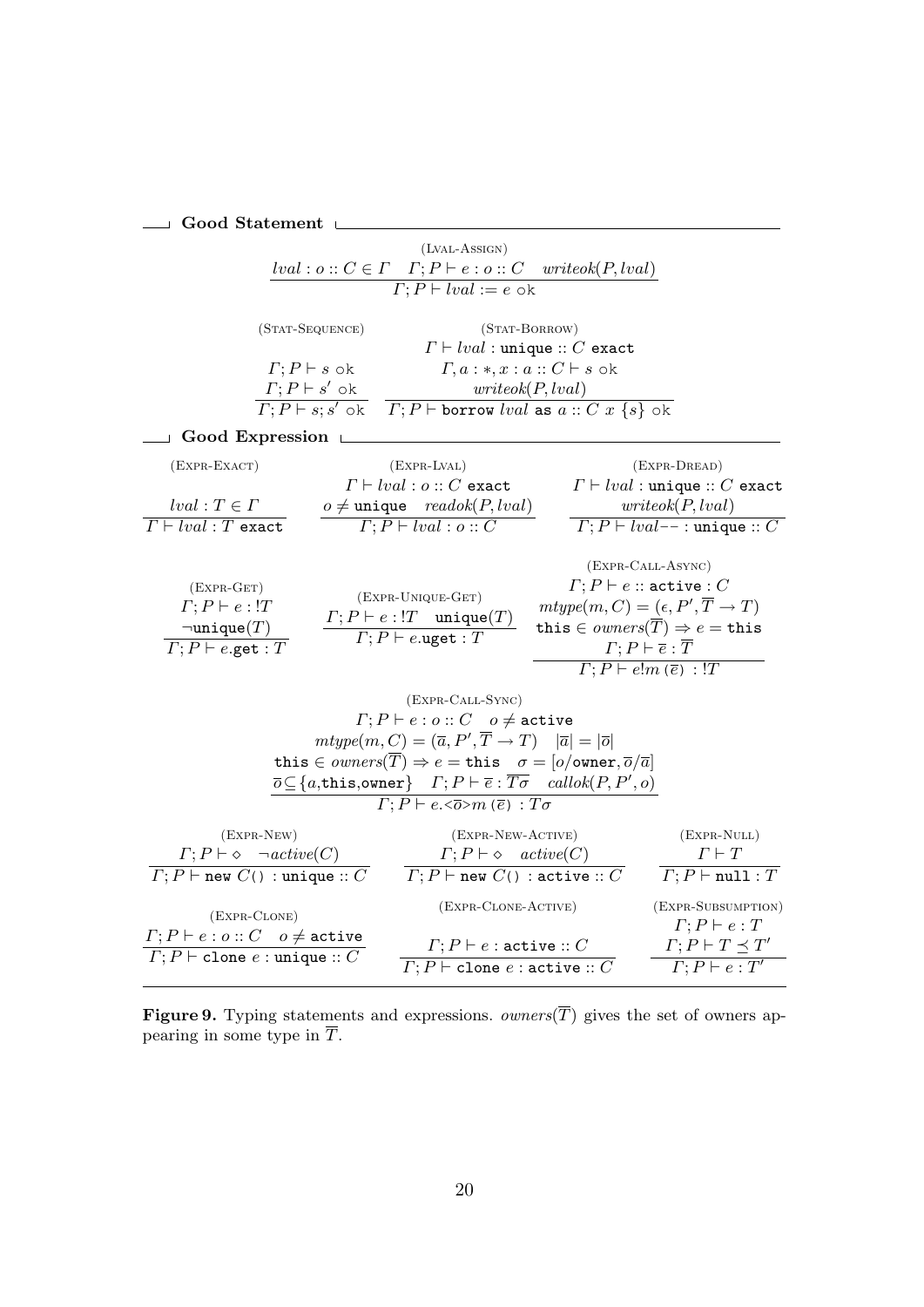$$
\begin{array}{l} \textit{config} \ ::= \ \epsilon \ | \ \textit{object} \ | \ \textit{future} \ | \ \textit{obind} \ | \ \textit{config} \ \textit{config} \\ \textit{object} \ ::= \ \ (oid, \alpha, \tau, \textit{fds}, \textit{processes}) \\ \alpha \ ::= \ \texttt{active} \ | \ \texttt{passive} \\ \tau \ ::= \ \textit{ouar} \ :: C \\ \textit{fds} \ ::= \ \overline{\kappa} \ \overline{f} \ \overline{v} \\ v \ ::= \ \textit{oid} \ | \ \textit{mid} \ | \ \text{null} \ | \ b \\ \kappa \ ::= \ v \ | \ \text{r} \ | \ \text{w} \ | \ \text{u} \ | \ \text{i} \\ \textit{future} \ ::= \ \ (\textit{mid}, \textit{mc}, \textit{mode}, \ v) \\ \textit{mc} \ ::= \ \textit{oid} . \ \textit{m}(\overline{v}) \\ \textit{process} \ ::= \ \epsilon \ | \ \textit{process} \ | \ \textit{processes processes} \\ \textit{flag} \ ::= \ \text{run} \ | \ \text{sleep} \\ \textit{obind} \ ::= \ (\textit{ouar}, \textit{ouar}) \end{array}
$$

Figure 10. The syntax for run-time configurations. Here, *oid* and *mid* denote identifiers for objects and futures, respectively. Processes correspond to method invocations, and include P to indicate whether the method is safe, read, or write, and a  $flag$ to indicate whether or not it is running or sleeping.  $\kappa$  denotes an annotation on fields used to record whether a final field is uninitialised  $(u)$  or initialised  $(i)$ , and whether a non-final field is virginal  $(v)$ , has been only read  $(r)$ , or has been at least written (w). obind records a mapping from owner placeholders to actual owners—a level of indirection which enables transfer of ownership without requiring a global substitution of owners.

Filling the hole of a context Q with an expression r is denoted  $Q[r]$ .

Recall that l-values ranges over fields and variables. Fields are in component fds of a configuration, whereas variables form part of sr. To find the value of x when in some context  $Q$ , the innermost x must be selected from the stack of the selected process in Q. This is relatively simple to define. We abstract the operations of looking up and assign lvals as the following operations, defined over a tuple of the fields fds and a context Q. We assume that these operations update the mode,  $\kappa$ , for any field accesses and updates:

- $-(v, f ds') = \text{access}(f ds, Q)(l val): v$  is the value stored in l-value lval. If lval is a field, then its mode is updated to indicate that a read has occurred. This function fails if a final field is uninitialised with an error we are not aiming to trap. The resulting fields  $f ds'$  reflect the updated mode.
- $-(\text{fds}', Q') = \text{UPDATE}(\text{fds}, Q)(lval, v)$ : updates the l-value lval with new value  $v$ , giving a new set of fields or new context. This function also updates the mode to indicate that a write has occurred, in the case that *lval* is a field, and it marks uninitialised final fields as initialised and fails when a lval is an already initialised final field.

Next we define a function Oh-Lookup to find the value associated with a syntactic owner (this, owner or an owner parameter, though not unique, safe, read): OH-LOOKUP(*o, process*) = *ovar*, whenever *ovar* is the owner associated with *o* in *proccess*.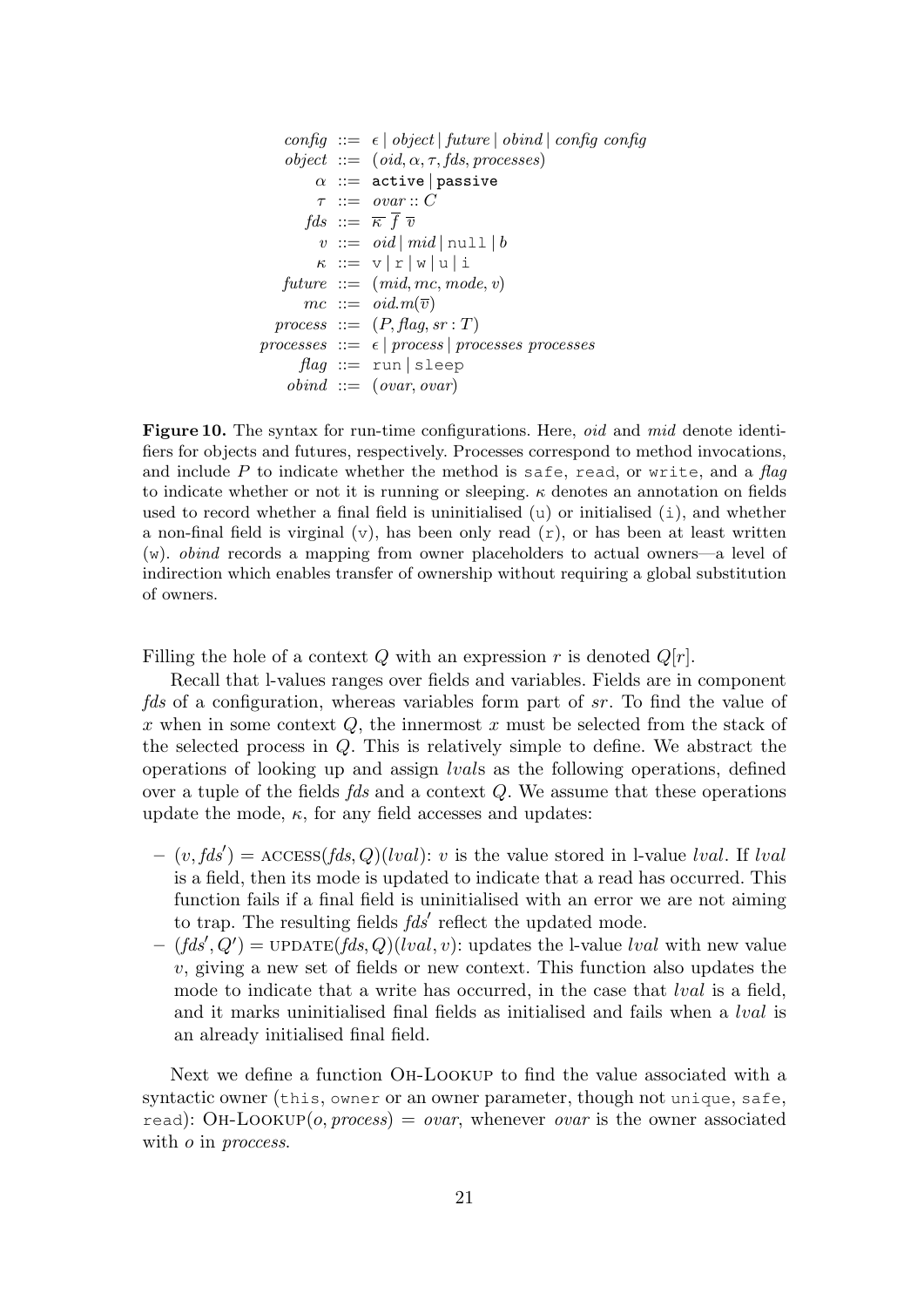A function collects the identifiers defined in a configuration:

$$
\text{dom}(\epsilon) = \emptyset
$$
\n
$$
\text{dom}(\text{config} \text{ config}') = \text{dom}(\text{config}) \cup \text{dom}(\text{config}')
$$
\n
$$
\text{dom}((\text{oid}, \_,\_,)) = \{ \text{oid} \}
$$
\n
$$
\text{dom}((\text{mid}, \_,\_,)) = \{ \text{mid} \}
$$
\n
$$
\text{dom}((\text{word}, \_,)) = \{ \text{over} \}
$$

| (RED-ACTIVE-CALL)<br>$mid$ is fresh                                                                                                                                                                                                                                                                                                                                                                                                                                                                         |
|-------------------------------------------------------------------------------------------------------------------------------------------------------------------------------------------------------------------------------------------------------------------------------------------------------------------------------------------------------------------------------------------------------------------------------------------------------------------------------------------------------------|
| $(\text{oid}, \alpha, \tau, \text{fds}, \text{Q}[\text{oid}';\text{m}(\overline{v})]) \rightarrow (\text{oid}, \alpha, \tau, \text{fds}, \text{Q}[\text{mid}]) (\text{mid}, \text{oid}', \text{m}(\overline{v}), \text{s}, \text{null})$                                                                                                                                                                                                                                                                    |
| $(RED-GET)$<br>$(\text{oid}, \alpha, \tau, \text{fds}, \text{Q}[mid, \text{get}])$ $(\text{mid}, \text{mc}, \text{c}, v) \rightarrow (\text{oid}, \alpha, \tau, \text{fds}, \text{Q}[v])$ $(\text{mid}, \text{mc}, \text{c}, v)$                                                                                                                                                                                                                                                                            |
| $(RED-UNIQUE-GET)$<br>$(\text{oid}, \alpha, \tau, \text{fds}, \text{Q}[mid, \text{uget}])$ (mid, mc, c, v) $\rightarrow$ (oid, $\alpha, \tau, \text{fds}, \text{Q}[v]$ ) (mid, mc, c, null)                                                                                                                                                                                                                                                                                                                 |
| $(RED-NEW)$<br>oid' and ovar' are fresh $fds' = defaults(C)$<br>$\frac{active(C) \Rightarrow \alpha = \texttt{active} \quad \neg active(C) \Rightarrow \alpha = \texttt{passive}}{(oid, \alpha, \tau, fds, Q[\texttt{new } C)]) \rightarrow}$<br>$(\text{oid}, \alpha, \tau, pq, \text{fds}, Q[\text{oid}'])$ $(\text{oid}', \alpha', \text{ovar}']$ : $C', \text{fds}', \epsilon)$ $(\text{ovar}' \text{ovar}')$                                                                                           |
| $(RED-BIND)$<br>$\tau = \ldots C \quad mbody(m, C) = (P, \overline{T}, \overline{x}, \overline{U}, \overline{y}, sr : T)$<br>$p=(P,\texttt{sleep},\overline{T}\ \overline{x}\ \overline{v};\overline{U}\ \overline{y}\ \textit{default}(\overline{U});\texttt{fut}(T)\ \texttt{destiny}\ \textit{mid};sr:T)$<br>$\overline{(oid, \alpha, \tau, fds, pq) (mid, oid.m(\overline{v}), s, null) \rightarrow (oid, \alpha, \tau, fds, pq::p) (mid, oid.m(\overline{v}), a, null)}$                               |
| $(RED-SCHEDULE)$<br>$\alpha =$ active $\Rightarrow \{(P, flag, sr) \in pq \mid P =$ write $\land flag =$ run $\} = \emptyset$<br>$(\text{oid}, \alpha, \tau, \text{fds}, (P, \text{sleep}, sr) :: pq) \rightarrow (\text{oid}, \alpha, \tau, \text{fds}, (P, \text{run}, sr) :: pq)$                                                                                                                                                                                                                        |
| $(RED-RETURN)$<br>$\frac{l(\text{destiny}) = mid}{(oid, \alpha, \tau, fds, (P, run, M[\text{return } v : T]): pq)) (mid, oil.m(\overline{v}), a, null) \rightarrow$<br>$(\text{oid}, \alpha, \tau, \text{fds}, \text{pg})$ $(\text{mid}, \text{oid}.m(\overline{v}), c, v)$                                                                                                                                                                                                                                 |
| $(RED-CONTEXT)$<br>$\overline{config} \to \textit{config}' \quad \text{dom}(\textit{config}') \cap \text{dom}(\textit{config}'') = \emptyset$<br>$\overline{\text{config}}$ confia'' $\rightarrow$ confia'' confia''                                                                                                                                                                                                                                                                                        |
| $(RED-PARALLEL)$<br>config <sub>1</sub> config <sub>s</sub> $\rightarrow$ config <sub>1</sub> config <sub>2</sub> config <sub>2</sub> config <sub>s</sub> $\rightarrow$ config <sub>2</sub> config <sub>s</sub> config <sub>s</sub> is virginal<br>$\text{dom}(config_s) = \text{dom}(config_s^1) = \text{dom}(config_s^2) \quad \text{dom}(config_1') \cap \text{dom}(config_2') = \emptyset$<br>$\overline{config_1 \; config_2 \; config_3 \to confiq'_1 \; config'_2 \; (config_3^1 \odot confiq_3^2)}$ |
|                                                                                                                                                                                                                                                                                                                                                                                                                                                                                                             |

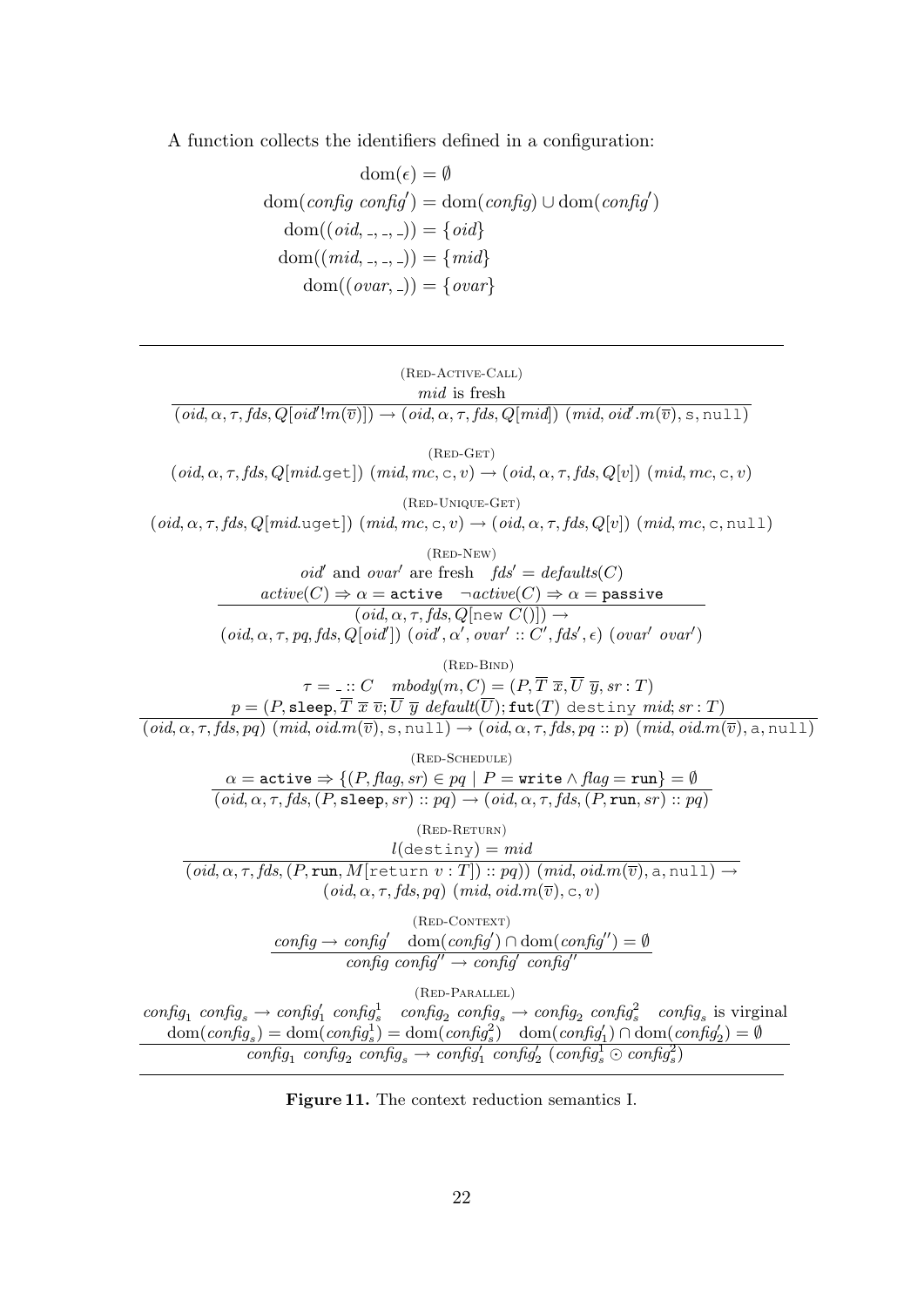| (RED-LVAL)<br>$(v, fds') = \text{ACCESS}(fds, Q)(lval)$<br>$(\text{oid}, \alpha, \tau, \text{fds}, Q[\text{lval}]) \rightarrow (\text{oid}, \alpha, \tau, \text{fds}', Q[\text{v}])$                                                                                                                                                                                                           |
|------------------------------------------------------------------------------------------------------------------------------------------------------------------------------------------------------------------------------------------------------------------------------------------------------------------------------------------------------------------------------------------------|
| $(RED-LVAR-DREAD)$<br>$(v, fds') = \text{access}(fds, Q)(lval)$ $(fds'', Q') = \text{UPDATE}(fds', Q)(lval, v)$<br>$(\text{oid}, \alpha, \tau, \text{fds}, Q[lval--]) \rightarrow (\text{oid}, \alpha, \tau, \text{fds}'', Q'[v])$                                                                                                                                                             |
| $(RED-LVAL-ASSIGN)$                                                                                                                                                                                                                                                                                                                                                                            |
| $(fds', Q') = \text{UPDATE}(fds, Q)(lval, v)$<br>$\overline{(oid, \alpha, \tau, \text{fds}, \text{Q}[lval := v]) \rightarrow (oid, \alpha, \tau, \text{fds}', \text{Q}'[\text{skip}])}$                                                                                                                                                                                                        |
| $(RED-OWNER-CAST)$                                                                                                                                                                                                                                                                                                                                                                             |
| OH-LOOKUP $(o, (oid, \alpha, \tau, fds, Q[(o)oid])) = ovar''$                                                                                                                                                                                                                                                                                                                                  |
| $(\text{oid}, \alpha, \tau, \text{fds}, Q(\text{[o)}\text{oid}'))$ $(\text{ovar}'' \text{ovar}''') (\text{oid}', \alpha', \text{ovar} :: C, \text{fds}', \text{pg}) (\text{ovar} \text{ovar}') \rightarrow$<br>$(\text{oid}, \alpha, \tau, \text{fds}', Q[\text{oid}]') (\text{ovar}'' \text{ovar}''') (\text{oid}', \alpha', \text{ovar} :: C, \text{fds}', pq) (\text{ovar} \text{ovar}''')$ |
| (RED-BORROWING-START)                                                                                                                                                                                                                                                                                                                                                                          |
| $\text{ACCESS}(fds, Q)(lval) = (v, fds')$                                                                                                                                                                                                                                                                                                                                                      |
| $(\text{oid}, \alpha, \tau, \text{fds}, Q[\text{borrow }lval \text{ as } T \ x \{ s \}]) \rightarrow (\text{oid}, \alpha, \tau, \text{fds}', Q[\text{BB}(lvar) \{ T \ x \ v; s \}])$                                                                                                                                                                                                           |
| (RED-BORROWING-FINISH)<br>$(fds', Q') = \text{UPDATE}(fds, Q)(lval, v)$<br>$(\text{oid}, \alpha, \tau, \text{fds}, \text{Q}[BB(lvar)\{T\ \overline{x}\ \overline{v}; \text{skip}]\}) \rightarrow (\text{oid}, \alpha, \tau, \text{fds}', \text{Q}'[\text{skip}])$                                                                                                                              |
|                                                                                                                                                                                                                                                                                                                                                                                                |

Figure 12. The context reduction semantics II. (RED-OWNER-CAST) is a coercion inserted automatically when owners change via subsumption [22].

 $Expressions.$  In  $(RED-CAL)$ , an asynchronous call adds a sleeping future to the configuration, returning the future's id to the caller—this provides a unique identifier for the invocation. In  $(R_{ED-GET})$ , a read operation on a future variable blocks the active process until the future is in completed mode.  $(RED-UNIQUE-$ GET) is the variant for futures containing uniques—it destructively reads the future. Object creation in  $(R_{ED-NEW})$  introduces a new instance of a class into the configuration, with default values for the new object's fields.

Method invocation and return. A method call results in an activation on the callee's process queue. As the call is asynchronous, there is a delay between the call and its activation, represented by the sleeping mode of a future. Subsequent to the call,  $(RED-BIND)$  creates a process to run the method. This process is added to the process queue, and the future changes its mode to active, thus preventing multiple activations of the method.  $(RED-SCHEDULE)$  is the rule to select and run a method. It allows only one write call to be active in an active object. When process execution is completed, the return value is stored by (RED-RETURN) in the future identified by the destiny variable. This future changes its mode to completed, and the process is discarded.

Note that we assume synchronous calls have been encoded using an asynchronous call followed by a get.

Context and parallel reductions. A reduction applies to a subconfiguration by rule (RED-CONTEXT). Rule (RED-PARALLEL) allows concurrent reductions on potentially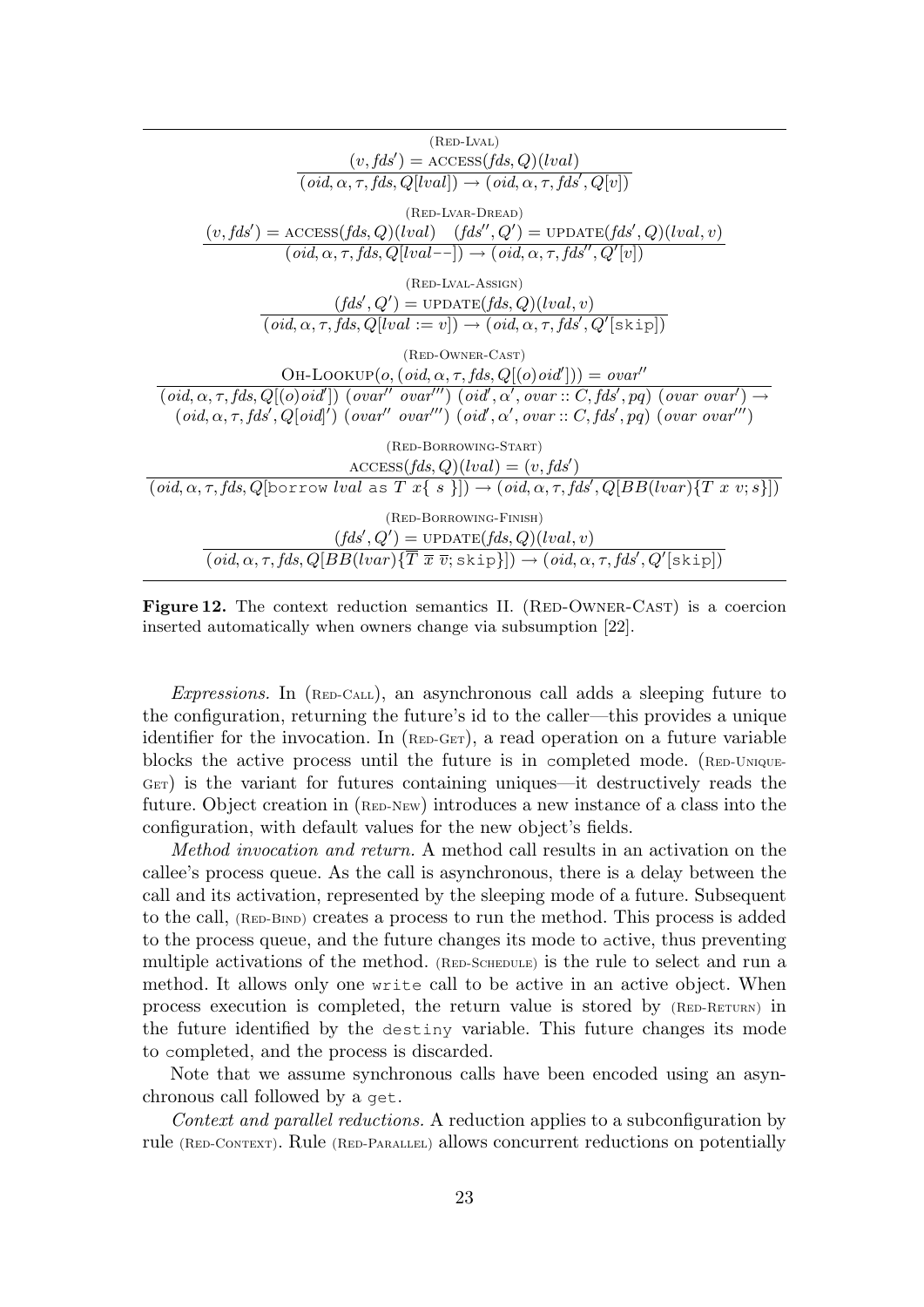overlapping configurations. These overlapping configurations are then merged after the reduction has occurred, indicated by the operation  $\odot$ . This operation fails in the case that a write-write or read-write conflict occurs in the two concurrent reductions (or an error occurs with final initialisation). Merging also collects together futures that may be shared, relying on the fact that at most reduction could have updated it. We define  $\mathit{config} \odot \mathit{config}'$  over two configurations that have the same domain. It works 'pointwise', that is, for pairs of elements with the same id, so we simply need to define how it operates for objects and futures:

#### objects

$$
(\text{oid}, \alpha, \tau, \text{fds}, pq) \odot (\text{oid}, \alpha, \tau, \text{fds}', pq') = (\text{oid}, \alpha, \tau, \text{fds} \odot \text{fds}', pq \odot pq')
$$

where  $pq \odot pq'$  is the union of the two process queues provided that the destiny variables (containing a supposedly unique future id for each invocation) have distinct values, and that only one has an active process in the case of active objects.

Now we define  $(\kappa f v) \odot (\kappa' f v') = (\kappa'' f v'')$ . Note that if the field f is not written by either branch, then we have that  $\kappa, \kappa' \in \{u, v, r\}$  and that  $v = v'$ (as they both started from the same configuration).

- $-$  If  $\kappa = i$ , then require  $\kappa' = u$  or  $\kappa' = i$  and  $v = v'$ . In that case, the resulting  $\kappa'' = i$  and  $v'' = v$ . And vice versa. Otherwise, the entire result is a final variable fault—which we do not care about.
- $-$  if  $(\kappa, \kappa') \in \{ (\mathbf{w}, \mathbf{w}), (\mathbf{r}, \mathbf{w}), (\mathbf{w}, \mathbf{r}) \}$ , then a *data race* is reported. This is the error we do care about.
- in all other cases, either one of  $\kappa$  and  $\kappa'$  is w, in which case the corresponding v or v' is chosen as v'', or,  $v = v'$  and hence define  $v'' = v$ .
- **futures** Assuming that  $s < a < c$ ,  $(mid, mc, mode, v) \odot (mid, mc, mode', v') =$  $(mid, mc, mode'', v'')$ , where  $mode'' = max(model, mode'), \neg (mode = mode' =$ c), and  $v''$  is v if  $v \neq \text{null}$  and v' otherwise.

#### 6.2 Meta-Theory Overview

The system presented here extends the formalisation of ownership types and external uniqueness presented in Wrigstad's thesis [68] in several ways. Firstly, object interaction is via asynchronous method calls and futures. Secondly, various mechanisms are present to limit which fields can be read and/or written in a method. Neither of these affect the soundness of the underlying class types nor the ownership and external uniqueness part of our system.

Our dynamic semantics is designed so that data races are detected exclusively in the rule (RED-PARALLEL), but the challenge comes in showing that this rule does not fail due to data races. The absence of data races comes down the the fact that the type system combined with method invocation scheduling (RED-SCHEDULE) ensure either that:

 $-$  at most one write method can be running in an active object at a time; and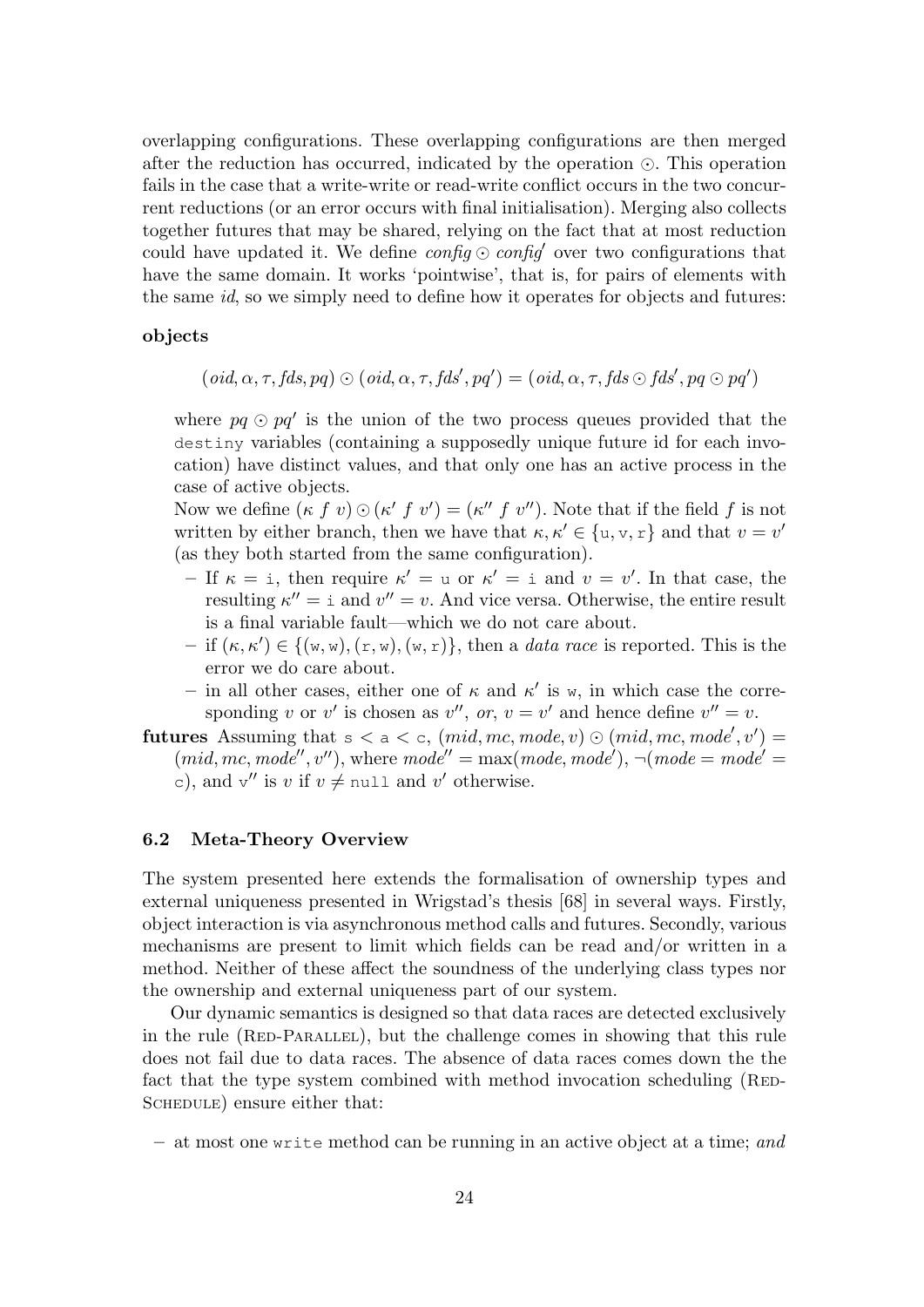- due to the invariant imposed by ownership types—namely that only the normal references to a passive object are held by the owning active object or by other passive objects owned by the active object—we obtain that at most one write method can be running in a passive object at a time; and
- any number of safe methods can also be running at the same time.

OR, in the case that a unique reference to a passive object is converted into a immutable reference, and hence no normal reference to the object exists,

- any number of read methods can be running in a passive object; and
- any number of safe methods can be running at the same time.

It is relatively easy to show that read methods only read fields (of their target object) and that safe methods only read the final fields of their target object (and no fields apart from those in the target objects are accessible).

Together, these combine to show that no write-write or write-read conflicts occur within both active and passive objects.

## 7 Related Work

#### 7.1 Ownership Types

This paper is not the first to apply ownership types to concurrency control. Some approaches introduce thread-local owners to encapsulate data within threads [6, 10], thus avoiding data races and, in the latter case, deadlocks. Guava [6] is presented as an informal collection of rules, instead of a type system, which would require a significantly more complex ownership types system that the one we present here. Boyapati et al.'s PRFJ [10] encodes a lock ordering in class headers, which imposes a rigid structure on the code which makes program evolution tedious. This system is more complex than ours, and forces programmers to handle threads explicitly. Another related approach uses Universes instead of ownership types for race safety [24]. In each case the underlying concurrency model is threads and not active objects.

More recently, X10 incorporates place types to statically describe where data resides to improve data locality [61]. Place types have complex structure. X10 also has futures and a shared space of immutable data. Remote data is remotely accessed, and no unique references are used to enable efficient data transfer between places. X10 has a hierarchical memory model, similar to a distributed system, so pointer transfer need not have the same advantages as in a shared memory system. X10 uses conditional atomic blocks (on local data), similar to software transactional memory. X10 is designed for high performance computing, whereas we aim for more general purpose programming.

StreamFlex [64] is a proposal which is close in spirit to ours. It uses a minimal notion of ownership, with little need for annotations, to handle garbage collection issues in a real-time setting. Objects may be passed between concurrent components without copying (as does the Singularity OS [37]). STREAM-Flex's notion of immutability is however more limited safe or unique references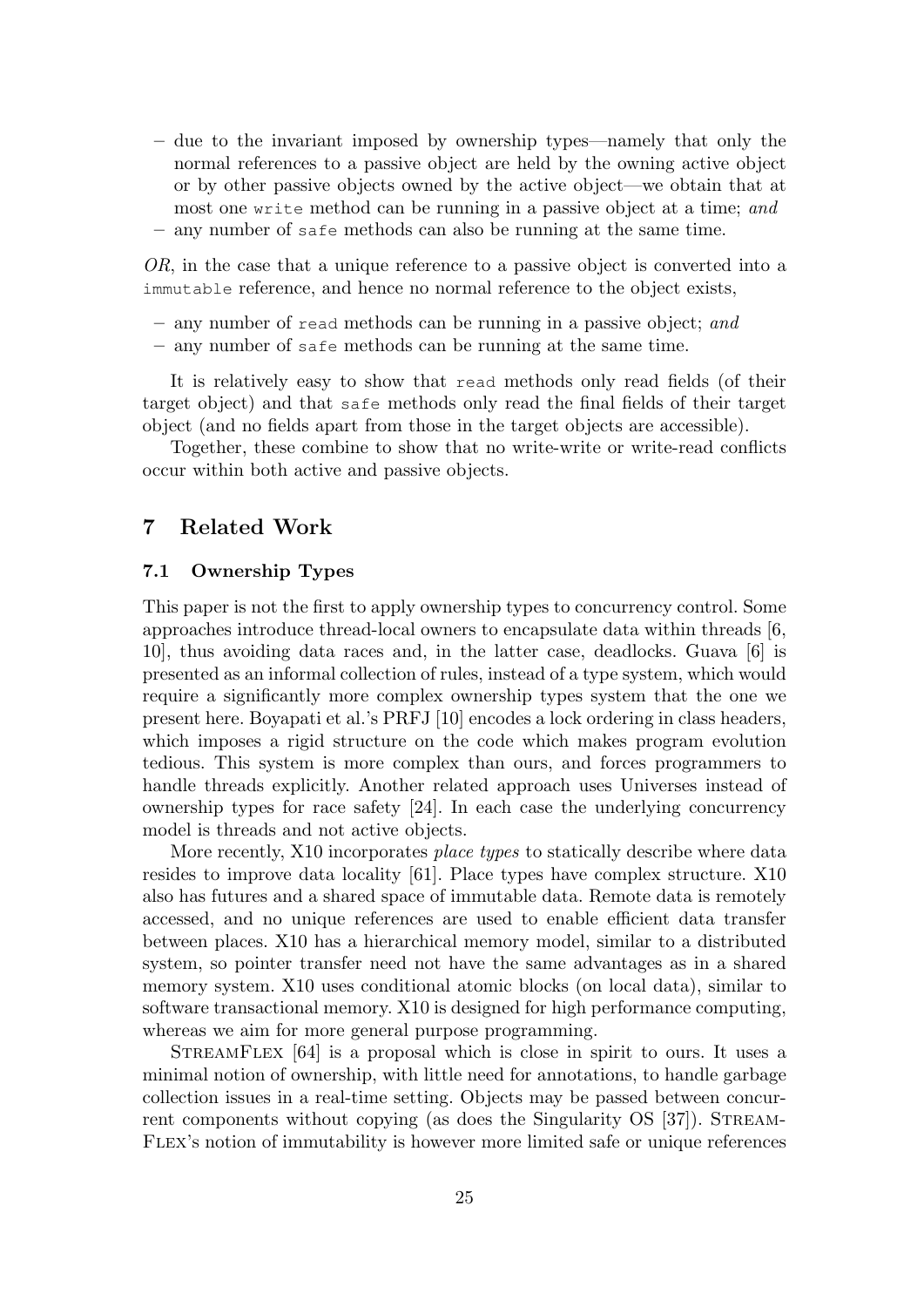are not supported. In conclusion, the additional limitations of the stream programming approach (compared to our more general-purpose approach) allows STREAMFLEX to use even less syntactic baggage than Joëlle. Previous experiments  $(e.g., [21])$  suggest that the massive syntactic overhead of full-blown ownership types systems can be very much lowered when adapted to more a specific programming model. We believe that Joëllehas a very elegant trade-off between expressiveness, generality, and syntactic overhead.

#### 7.2 Actors and Active objects

In the actor model [1], concurrent threads (called *actors*) employ asynchronous message passing as their only means for communication. Thus, message passing does not transfer control between objects. Modern actor models/libraries such as those developed for Java and Scala [33,67], and Erlang's actor model [5], include features such as access to the sender of a message and message forwarding.

Erlang is relevant as a purely functional language with immutable data. This is a bad fit for OO and encoding of data structures that rely on sharing or object identifiers is difficult or impossible. In a proposal related to ours, Carlsson et al. [15] present an underapproximate message analysis, reminiscent of escape analysis, to detect when messages can be safely shared rather than copied for a mini-Erlang system. Their analysis has cubic worst-case time complexity. Our type-system based approach should fare better for the price of a few additional concepts.

Active objects interacting through asynchronous method calls have been proposed to better combine object-orientation with concurrent and distributed programming (e.g., [17, 40, 48]), due to looser coupling between callers and callees than with synchronous calls. Asynchronous calls introduce wait-by-necessity synchronisation: execution proceeds until the method return, encapsulated as a  $fu$ ture [8, 17, 30, 34, 45, 70], is accessed. In contrast to synchronous calls, no control is transferred with the call; asynchronous calls may be seen as triggers of concurrent activity [54]. Just like

Other active object languages such as the Emerald system [38,60] do not use asynchronous method calls. Emerald objects can be active or passive, but method calls are synchronous, so  $> 1$  thread in a single object is possible. Objects have a monitored section which guarantees mutual exclusion and processes synchronise through system-defined condition objects. To simplify sharing, Emerald supports immutable objects through unchecked programmer annotation.

Active objects are implemented as a main concurrency model of Symbian OS [50] and in the ProActive Java framework [7]. Based on Eiffel, Eiffel// [16] is an active objects system with asynchronous method calls with futures, and SCOOP [48] uses preconditions for task scheduling. In SCOOP, active object boundaries are captured by separate annotations on variables, which are not statically enforced. (This is partially improved by Nienaltowski [53].) In the original SCOOP proposal, method arguments across active objects have deep copying semantics. Object migration through uniqueness is not supported. Later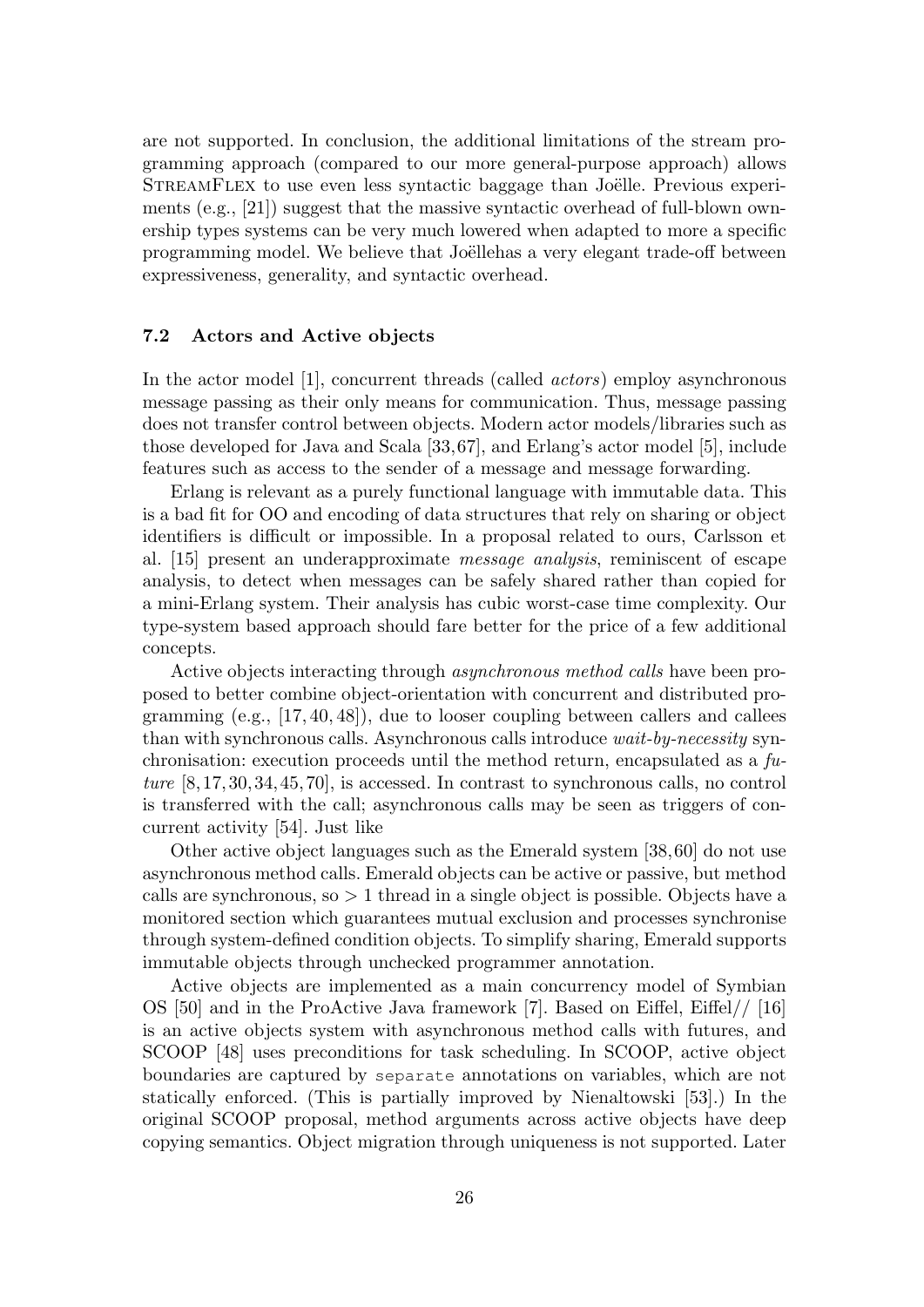versions of SCOOP [53] integrate an eager locking mechanism to enable pass-byreference arguments for non-value objects. An integration of our approach with SCOOP seems fairly straightforward.

The concurrency model of Creol [40] inspired the formalisation of our dynamic semantics. In Creol only one method may execute in an active object at any given time, similar to ASP [17]; however, the active object may yield its thread of control at specified release points in the code, so the active object may accept external method calls. Thus, an active object may have multiple pending method activations, some of which are midway through execution. These execute in some interleaved way, which allows different activities to be pursued within the object; in particular, active and reactive object behaviour are easily and dynamically combined [40].

Different components or active objects communicate data by cloning in, e.g., the coordination language ToolBus [26] and ASP [17]. In a distributed setting this is vindicated, but, as ToolBus developers [26] observe, copying data is a major source of performance problems. This is exactly the problem our approach aims to address, without introducing data-races, in a light-weight, statically checkable fashion.

#### 7.3 Software Transactional Memory

Software Transactional Memory is a recent approach to avoiding data races [62]. Critical sections are protected by atomic blocks, which are executed in an optimistic, transactional way, without locking. Changes are logged and eventually committed atomically. If a conflict occurs, the atomic block is reversed and restarted. Software transactional memory is not alien to active objects. For example, one could imagine Software transactional memory under the hood of Emerald's mutually exclusive object regions [38, 60].

We view software transactional memory as a complementary approach. If our type system were introduced in a context with software transactional memory, we could statically infer methods for which transactions would not need to be monitored (safe and immutable methods) and could exploit uniqueness to optimise the software transactional memory implementation. In turn, the transactional memory could remove the need for programmer-inserted release points (which, however, are orthogonal to our proposal).

Ongoing work by Kotselidis et al. [42] adds software transactional memory to ProActive. Preliminary results are promising, but the system retains ProActive's deep-copying semantics even for inter-node computations.

## 8 Concluding Remarks

In this paper, we applied ownership types to a data sharing problem of active objects. Our solution involves a combination of ownership, external uniqueness, and immutability. Our formalisation is close to ASP [17], and to its framework realisation in Java, ProActive [7]. Our minimal ownership system was defined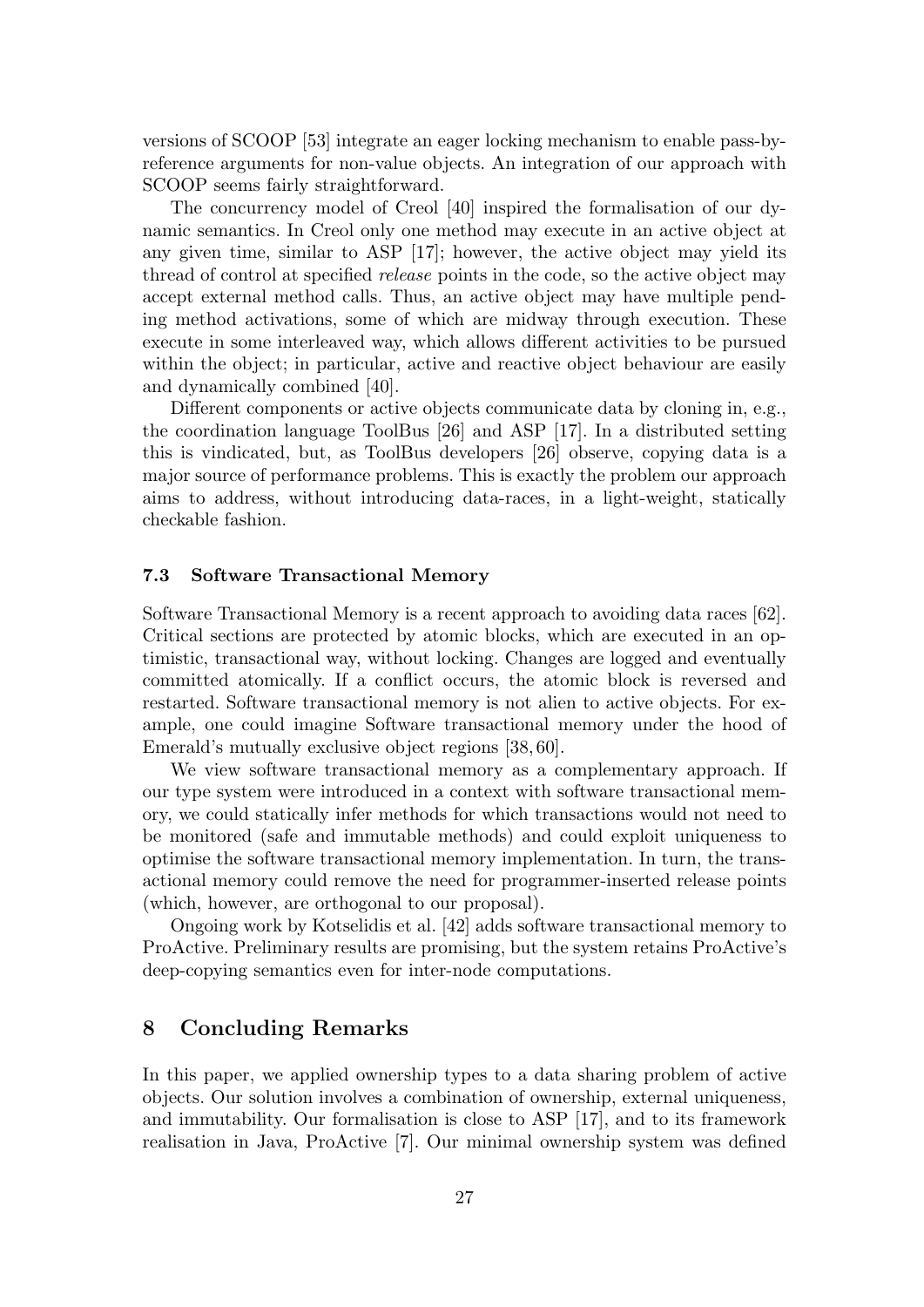so that default annotations can be chosen to give a low syntactic overhead. Specifically, we expect that few changes would be necessary to code for passive objects if our system were implemented in ProActive.

Our system is close in spirit to several existing systems that lack our static checking for things like immutability. No existing active objects system is powerful enough to infer minimal safe cloning the way we outlined in Section 4.3. We believe that our system should be possible to incorporate in many existing systems. Potentially, Joëlle could even be compiled to a version of Proactive that avoids copying when safe to do so. Furthermore, we believe that our system captures existing programming practices (close inspection of Lea's concurrency book [44] supports this) with low syntactic overhead in a statically checkable fashion.

## References

- 1. G. Agha and C. Hewitt. Actors: A conceptual foundation for concurrent objectoriented programming. In Research Directions in Object-Oriented Programming, pages 49–74. MIT Press, 1987.
- 2. J. Aldrich and C. Chambers. Ownership Domains: Separating Aliasing Policy from Mechanism. In ECOOP, LNCS 3086, pages 1–25. Springer, 2004.
- 3. J. Aldrich, V. Kostadinov, and C. Chambers. Alias Annotations for Program Understanding. In OOPSLA, 2002.
- 4. P. S. Almeida. Balloon Types: Controlling sharing of state in data types. In ECOOP, LNCS 1241. Springer, 1997.
- 5. J. Armstrong. Programming Erlang: Software for a Concurrent World. Pragmatic Bookshelf, 2007.
- 6. D. F. Bacon, R. E. Strom, and A. Tarafdar. Guava: a dialect of Java without data races. In OOPSLA, 2000.
- 7. L. Baduel, F. Baude, D. Caromel, A. Contes, F. Huet, M. Morel, and R. Quilici. Grid Computing: Software Environments and Tools, chapter Programming, Composing, Deploying, for the Grid. Springer, 2006.
- 8. H. G. Baker Jr. and C. Hewitt. The incremental garbage collection of processes. In Proc. Symposium on Artificial Intelligence Programming Languages, ACM SIG-PLAN Notices 12, 1977.
- 9. A. Birka and M. D. Ernst. A practical type system and language for reference immutability. In OOPSLA, 2004.
- 10. C. Boyapati, R. Lee, and M. Rinard. Ownership Types for Safe Programming: Preventing Data Races and Deadlocks. In OOPSLA, 2002.
- 11. C. Boyapati, B. Liskov, and L. Shrira. Ownership Types for Object Encapsulation. In POPL, 2003.
- 12. C. Boyapati and M. Rinard. A Parameterized Type System for Race-Free Java Programs. In OOPSLA, 2001.
- 13. J. Boyland. Alias burying: Unique variables without destructive reads. Software— Practice and Experience, 31(6):533–553, 2001.
- 14. J. Boyland. Why we should not add readonly to Java (yet). Journal of Object Technology, 5(5):5–29, 2006.
- 15. R. Carlsson, K. F. Sagonas, and J. Wilhelmsson. Message analysis for concurrent programs using message passing. ACM TOPLAS, 28(4):715–746, 2006.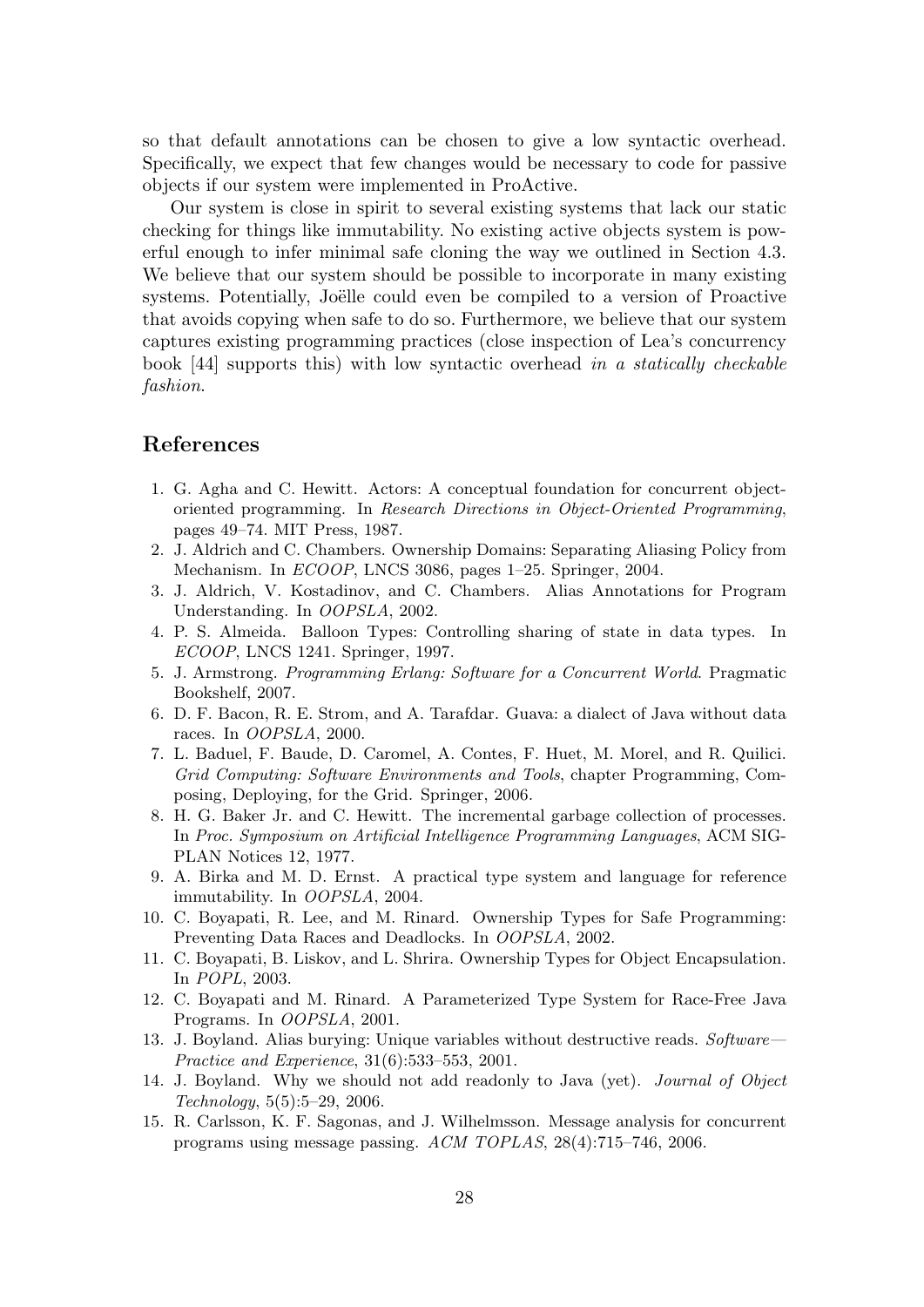- 16. D. Caromel. Service, Asynchrony, and Wait-By-Necessity. Journal of Object Oriented Programming, pages 12–22, 1989.
- 17. D. Caromel and L. Henrio. A Theory of Distributed Objects. Springer, 2005.
- 18. D. Clarke. Object Ownership and Containment. PhD thesis, University of New South Wales, Sydney, 2001.
- 19. D. Clarke and S. Drossopolou. Ownership, Encapsulation and the Disjointness of Type and Effect. In OOPSLA, 2002.
- 20. D. Clarke, S. Drossopoulou, J. Noble, and T. Wrigstad. Tribe: A simple virtual class calculus. In AOSD. ACM, 2007.
- 21. D. Clarke, M. Richmond, and J. Noble. Saving the world from bad beans: Deployment-time confinement checking. In OOPSLA, 2003.
- 22. D. Clarke and T. Wrigstad. External uniqueness is unique enough. In ECOOP, LNCS 2473. Springer, 2003.
- 23. D. G. Clarke, J. Potter, and J. Noble. Ownership types for flexible alias protection. In OOPSLA, pages 48–64, 1998.
- 24. D. Cunningham, S. Drossopoulou, and S. Eisenbach. Universe Types for Race Safety. In VAMP 07, 2007.
- 25. F. S. de Boer, D. Clarke, and E. B. Johnsen. A complete guide to the future. In ESOP, LNCS 4421. Springer, 2007.
- 26. H. de Jong. Flexible Heterogeneous Software Systems. PhD thesis, University of Amsterdam, 2007.
- 27. S. Drossopoulou, D. Clarke, and J. Noble. Types for hierarchic shapes. In ESOP, LNCS 3924. Springer, 2006.
- 28. M. Fahndrich and S. Xia. Establishing object invariants with delayed types. SIG-PLAN Not., 42(10):337–350, 2007.
- 29. M. Felleisen and R. Hieb. The revised report on the syntactic theories of sequential control and state. Theoretical Computer Science, 103(2):235–271, 1992.
- 30. C. Flanagan and M. Felleisen. The semantics of future and an application. J. Funct. Program., 9(1):1–31, 1999.
- 31. M. Flatt, S. Krishnamurthi, and M. Felleisen. A programmer's reduction semantics for classes and mixins. In Formal Syntax and Semantics of Java, LNCS 1523. Springer, 1999.
- 32. D. Grossman, M. Hicks, T. Jim, , and G. Morrisett. Cyclone: A type-safe dialect of C.  $C/C_{++}$  Users Journal, 23(1), 2005.
- 33. P. Haller and M. Odersky. Actors that unify threads and events. In COORDINA-TION, LNCS 4467. Springer, 2007.
- 34. R. H. Halstead Jr. Multilisp: A language for concurrent symbolic computation. ACM TOPLAS, 7(4):501–538, 1985.
- 35. J. Hogg. Islands: Aliasing protection in object-oriented languages. In OOPSLA, 1991.
- 36. J. Hogg, D. Lea, A. Wills, D. deChampeaux, and R. Holt. The Geneva Convention on the treatment of object aliasing. OOPS Messenger, 3(2):11–16, 1992.
- 37. G. Hunt and J. Larus. Singularity: Rethinking the software stack. Operating Systems Review, 40(2):37–49, 2007.
- 38. N. C. Hutchinson, R. K. Raj, A. P. Black, H. M. Levy, and E. Jul. The Emerald programming language report. Technical Report 87-10-07, Seattle, 1987. Revised 1997.
- 39. A. Igarashi, B. C. Pierce, and P. Wadler. Featherweight Java: a minimal core calculus for Java and GJ. ACM TOPLAS, 23(3):396–450, 2001.
- 40. E. B. Johnsen and O. Owe. An asynchronous communication model for distributed concurrent objects. Software and Systems Modeling, 6(1):35–58, 2007.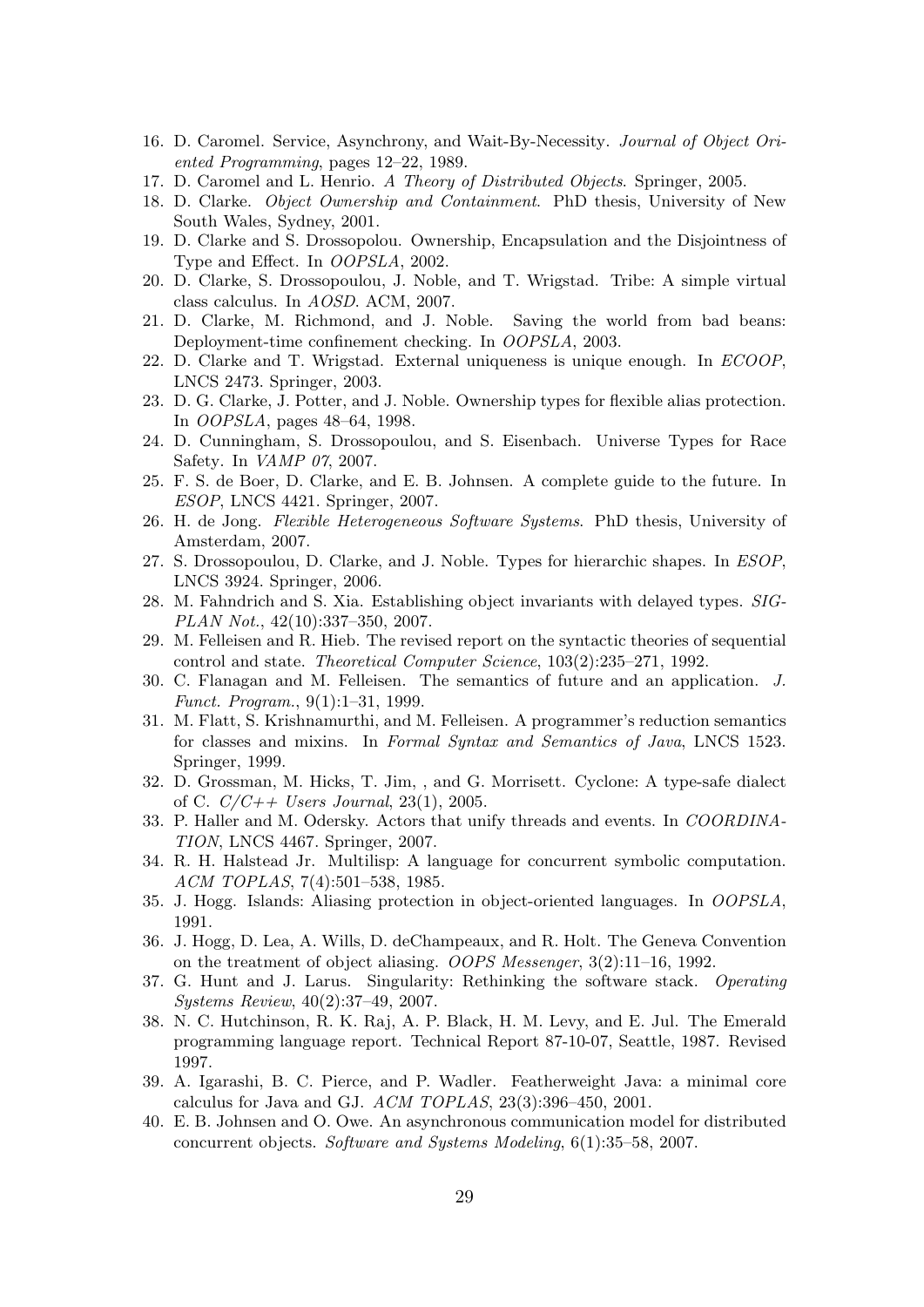- 41. S. P. Jones and J. H. (editors). Haskell 98: A non-strict, purely functional language. Technical report, 1999.
- 42. C. Kotselidis, M. Ansari, K. Jarvis, M. Luján, C. Kirkham, and I. Watson. Investigating software transactional memory on clusters. In IWJPDC '08: 10th International Workshop on Java and Components for Parallelism, Distribution and Concurrency. IEEE, 2008.
- 43. R. G. Lavender and D. C. Schmidt. Active object: an object behavioral pattern for concurrent programming. Proc. Pattern Languages of Programs, 1995.
- 44. D. Lea. Concurrent Programming in Java. Addison-Wesley, 2nd edition, 2000.
- 45. B. H. Liskov and L. Shrira. Promises: Linguistic support for efficient asynchronous procedure calls in distributed systems. In D. S. Wise, editor, PLDI, pages 260–267. ACM, 1988.
- 46. K.-K. Ma and J. S. Foster. Inferring aliasing and encapsulation properties for Java. In OOPSLA, 2007.
- 47. B. Meyer. Eiffel: The Language. Prentice Hall, 1992.
- 48. B. Meyer. Systematic concurrent object-oriented programming. Commun. ACM, 36(9):56–80, 1993.
- 49. N. H. Minsky. Towards alias-free pointers. In ECOOP, LNCS 1098, pages 189–209. Springer, 1996.
- 50. B. Morris. CActive and Friends. Symbian Developer Network, November 2007. http://developer.symbian.com/main/downloads/papers/ CActiveAndFriends/CActiveAndFriends.pdf.
- 51. P. Müller. Modular Specification and Verification of Object-Oriented Programs, LNCS 2262. Springer, 2002.
- 52. P. M¨uller and A. Poetzsch-Heffter. Universes: A type system for controlling representation exposure. In A. Poetzsch-Heffter and J. Meyer, editors, Programming Languages and Fundamentals of Programming, pages 131–140. Technical Report 263, Fernuniversität Hagen, 1999.
- 53. P. Nienaltowski. Practical framework for contract-based concurrent object-oriented programming. PhD thesis, ETH Zurich, 2007.
- 54. O. Nierstrasz. Composing active objects. In Research directions in concurrent object-oriented programming, pages 151–171. MIT Press, 1993.
- 55. J. Noble, D. Clarke, and J. Potter. Object ownership for dynamic alias protection. In TOOLS Pacific, 1999.
- 56. J. Noble, J. Vitek, and J. Potter. Flexible Alias Protection. In ECOOP, 1998.
- 57. M. Odersky, P. Altherr, V. Cremet, B. Emir, S. Maneth, S. Micheloud, N. Mihaylov, M. Schinz, E. Stenman, and M. Zenger. An overview of the Scala programming language. Technical Report IC/2004/64, EPFL, 2004.
- 58. J. Östlund, T. Wrigstad, D. Clarke, and B. Åkerblom. Ownership, uniqueness and immutability. In IWACO, 2007.
- 59. A. Potanin and J. Noble. Checking ownership and confinement properties. In Formal Techniques for Java-like Programs, 2002.
- 60. R. K. Raj, E. Tempero, H. M. Levy, A. P. Black, N. C. Hutchinson, and E. Jul. Emerald: A general-purpose programming language. Software: Practice and Experience, 21(1):91–118, 1991.
- 61. V. A. Saraswat, V. Sarkar, and C. von Praun. X10: concurrent programming for modern architectures. In Principles and Practice of Parallel Programming, 2007.
- 62. N. Shavit and D. Touitou. Software transactional memory. In PODC, pages 204– 213. ACM, 1995.
- 63. M. Skoglund and T. Wrigstad. Alias control with read-only references. In Sixth Conference on Computer Science and Informatics, Mar. 2002.